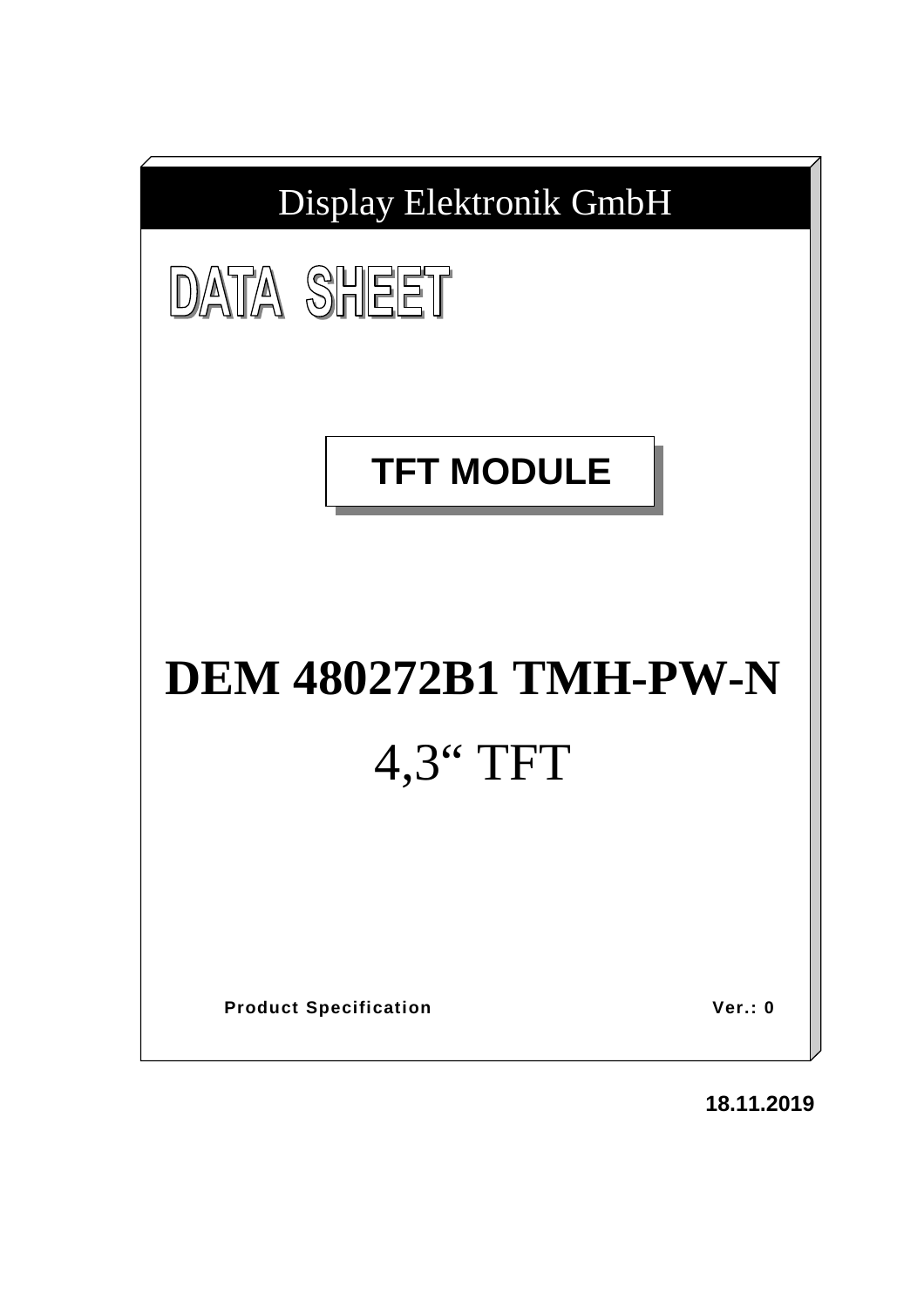#### Revise Records

| Rev.        | Date       | Contents                         | Written     | Approved |
|-------------|------------|----------------------------------|-------------|----------|
| $\mathbf 0$ | 28.02.2019 | <b>Preliminary Specification</b> | $\mathsf R$ | MHI      |
|             |            |                                  |             |          |
|             |            |                                  |             |          |
|             |            |                                  |             |          |
|             |            |                                  |             |          |
|             |            |                                  |             |          |
|             |            |                                  |             |          |
|             |            |                                  |             |          |
|             |            |                                  |             |          |
|             |            |                                  |             |          |
|             |            |                                  |             |          |
|             |            |                                  |             |          |

# Special Notes

| Note1. |  |
|--------|--|
|        |  |
|        |  |
|        |  |
|        |  |
|        |  |
|        |  |
|        |  |
|        |  |
|        |  |
|        |  |
|        |  |
|        |  |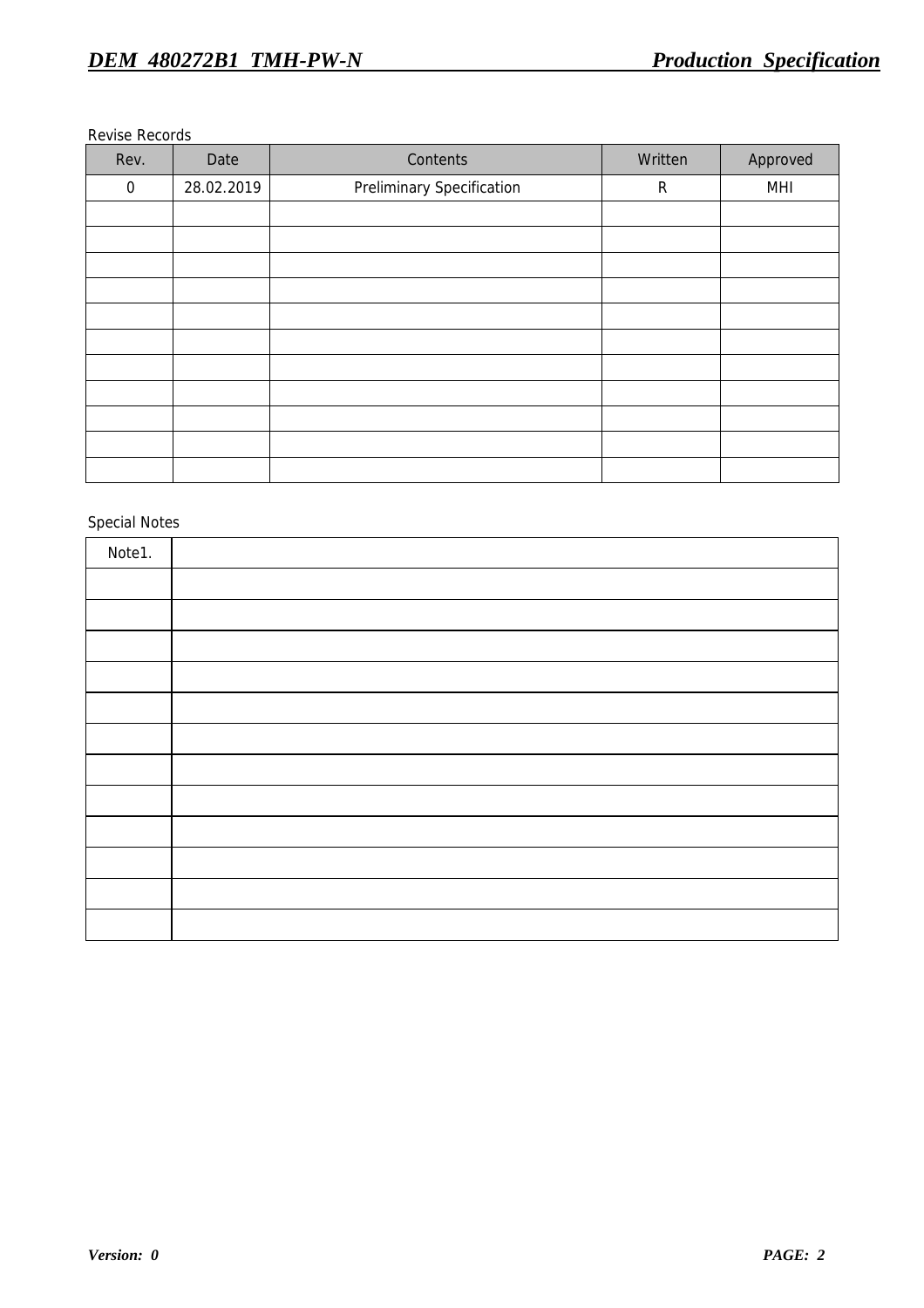# Contents

| 1              |                                                 |    |
|----------------|-------------------------------------------------|----|
|                | 1.1<br>Features                                 | 4  |
|                | <b>LCD Module</b><br>1.2                        | 4  |
| $\overline{2}$ |                                                 |    |
| 3              |                                                 |    |
|                | <b>Absolute Max. Ratings</b><br>3.1             | 5  |
|                | 3.2 Electrical Absolute Rating                  | 5  |
| 4              |                                                 |    |
|                | <b>TFT-LCD Module</b><br>4.1                    | 6  |
|                | 4.2 Backlight Unit                              | 6  |
| 5              |                                                 |    |
| 6              |                                                 |    |
| 7              |                                                 |    |
| 8              |                                                 |    |
| 9              |                                                 |    |
|                | <b>AC Characteristics</b><br>9.1                | 13 |
|                | 9.2 Parallel RGB Input Timing Table (SYNC MODE) | 14 |
|                | POWER ON/OFF SEQUENCE<br>$9.3 -$                | 15 |
|                | 9.3.1 Power ON Sequence                         | 15 |
|                | 9.3.2 Power OFF Sequence                        | 15 |
| 10             |                                                 |    |
| 11             |                                                 |    |
| 12             |                                                 |    |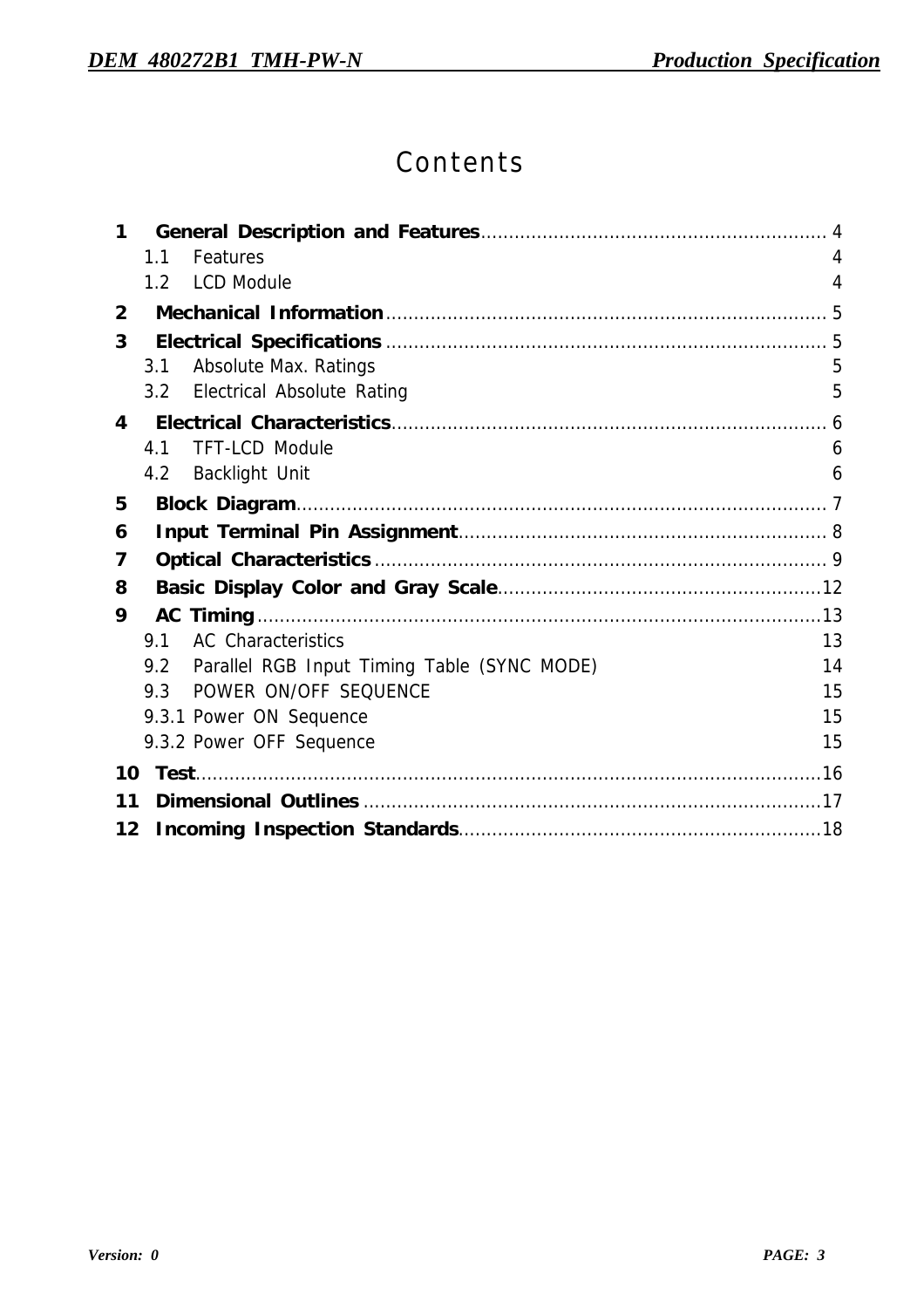## **1 General Description and Features**

DEM 480272B1 TMH-PW-N is a TM (Transmissive) type color active matrix TFT (Thin Film Transistor) liquid crystal display (LCD) that uses amorphous silicon TFT as a switching device. This model is composed of a TFT-LCD module, a driver circuit and a back-light unit. The resolution of a 4.3" contains 480(RGB) x 272 dots. The following table described the features of DEM 480272B1 TMH-PW-N.

- 1.1 Features
	- Transmissive and back-light with 14 LEDs are available.
	- TN mode.
	- 24bit RGB Interface
	- ROHS Compliance
- 1.2 LCD Module

| <b>Item</b>               | Specification                 | Unit     |
|---------------------------|-------------------------------|----------|
| Screen Size               | 4.3 Inches                    | Diagonal |
| <b>Display Resolution</b> | 480 x RGB x 272               | Dot      |
| <b>Pixel Size</b>         | $0.198 \times 0.198$          | mm.      |
| <b>Active Area</b>        | 95.040 x 53.856               | mm       |
| <b>Outline Dimension</b>  | 105.50 x 67.20 x 2.90         | mm       |
| Display Mode              | Normally White / Transmissive |          |
| Pixel Arrangement         | <b>RGB Vertical-Stripe</b>    |          |
| <b>Surface Treatment</b>  | Anti-Glare (AG)               |          |
| <b>Display Color</b>      | 16.7 Million                  |          |
| <b>Viewing Direction</b>  | 6 o'clock (Gray Inversion)    |          |
| Input Interface           | Digital 24-Bits Parallel RGB  |          |
| Color Gamut (NTSC%)       | <b>NTSC 50%</b>               |          |

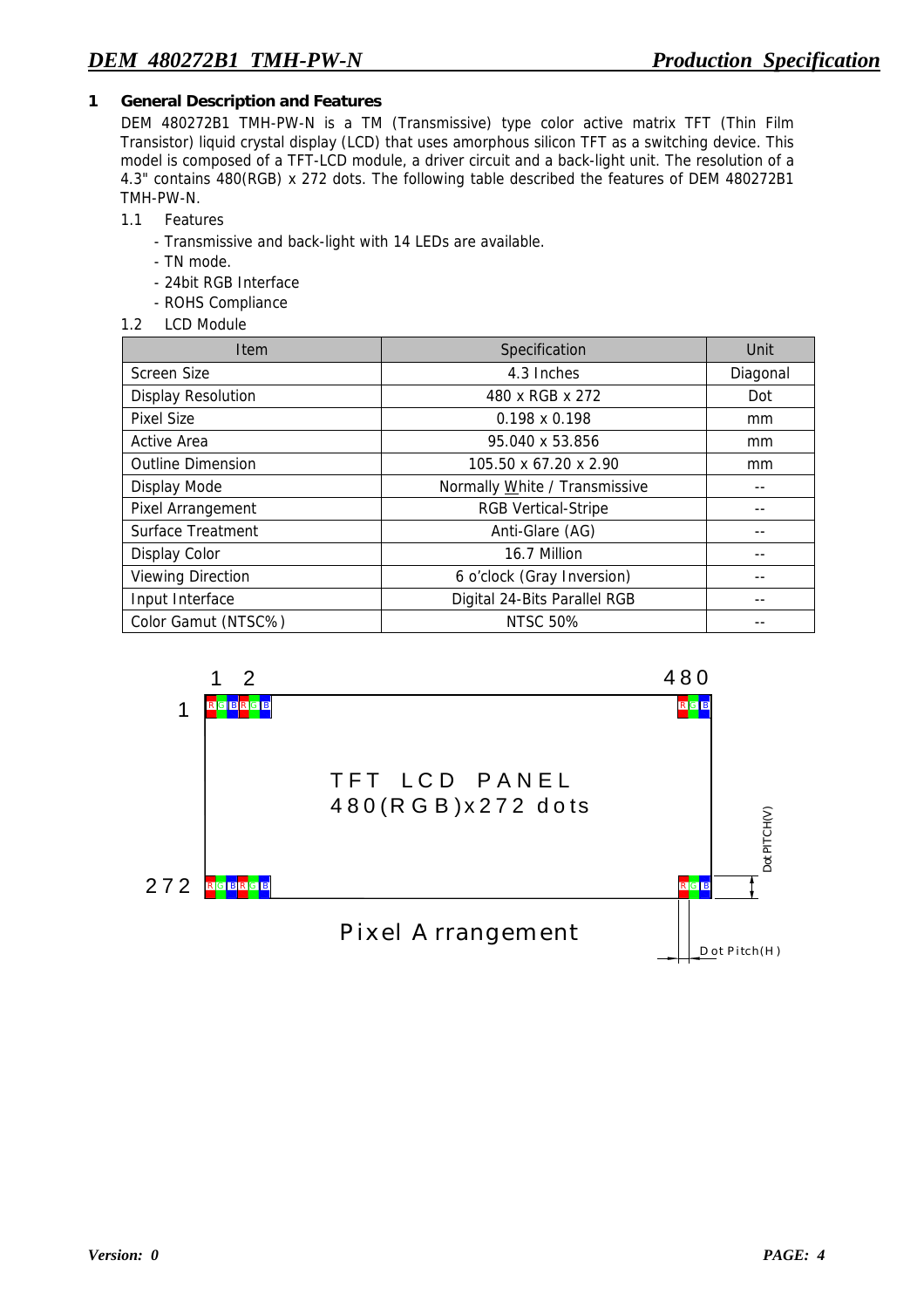#### **2 Mechanical Information**

|             | <b>Item</b>      | Min.  | Typ.   | Max.  | Unit | <b>Note</b> |
|-------------|------------------|-------|--------|-------|------|-------------|
| Module Size | Horizontal       | $- -$ | 105.50 | $- -$ | mm   | $- -$       |
|             | Vertical         | $- -$ | 67.20  | $ -$  | mm   | (1)         |
|             | <b>Thickness</b> | $- -$ | 2.90   | $- -$ | mm   | (1)         |
| Weight      |                  | $- -$ | TBD    | $- -$ | g    | $- -$       |

Note (1) Not include FPC.

Refer to the Dimensional Outlines for further information.

#### **3 Electrical Specifications**

3.1 Absolute Max. Ratings

3.1.1 Absolute Ratings of Environment

If the operating condition exceeds the following absolute maximum ratings, the TFT LCD module may be damaged permanently.

 $(Ta=25\pm2\degree C, Vss=GND=0)$ 

| <b>Item</b>                  | Symbol | Min.  | Max. | Unit                | <b>Note</b> |
|------------------------------|--------|-------|------|---------------------|-------------|
| Storage Temperature          | l stg  | $-30$ | 80   | $\circ$ $\sim$<br>ີ |             |
| <b>Operating Temperature</b> | l opr  | $-20$ | 70   | $\circ$ $\sim$<br>ີ | (1,2,3)     |

Note (1) 95 % RH Max. (40 °C  $\geq$  Ta ). Maximum wet-bulb temperature at 39 °C or less. (Ta > 40 °C) No condensation.

Note (2) In case of below 0°, the response time of liquid crystal (LC) becomes slower and the color of panel becomes darker than normal one. Level of retardation depends on temperature, because of LC's character

- Note (3) Only operation is guarantied at operating temperature. Contrast, response time, another display quality are evaluated at +25°C.
- 3.2 Electrical Absolute Rating
	- 3.2.1 TFT-LCD Module

 $(Ta=25\pm2\degree C, V_{SS}=GND=0)$ 

| ∣tem                 | Symbol    |        | Value | Unit | Condition |  |
|----------------------|-----------|--------|-------|------|-----------|--|
|                      |           | Min.   | Max.  |      |           |  |
| Power Supply Voltage | $DV_{DD}$ | $-0.3$ | 4.5   |      |           |  |

#### 3.2.2 Back-Light Unit

(Ta=25±2°C)

| Item               | Symbol <sup>1</sup> | Min. | Max. | Unit | <b>Note</b>    |
|--------------------|---------------------|------|------|------|----------------|
| Current of One LED | 1B                  | $ -$ | (25) | mA   | $\overline{1}$ |

Note (1) Permanent damage to the device may occur if maximum values are exceeded or reverse voltage is loaded. Functional operation should be restricted to the conditions described under normal operating conditions.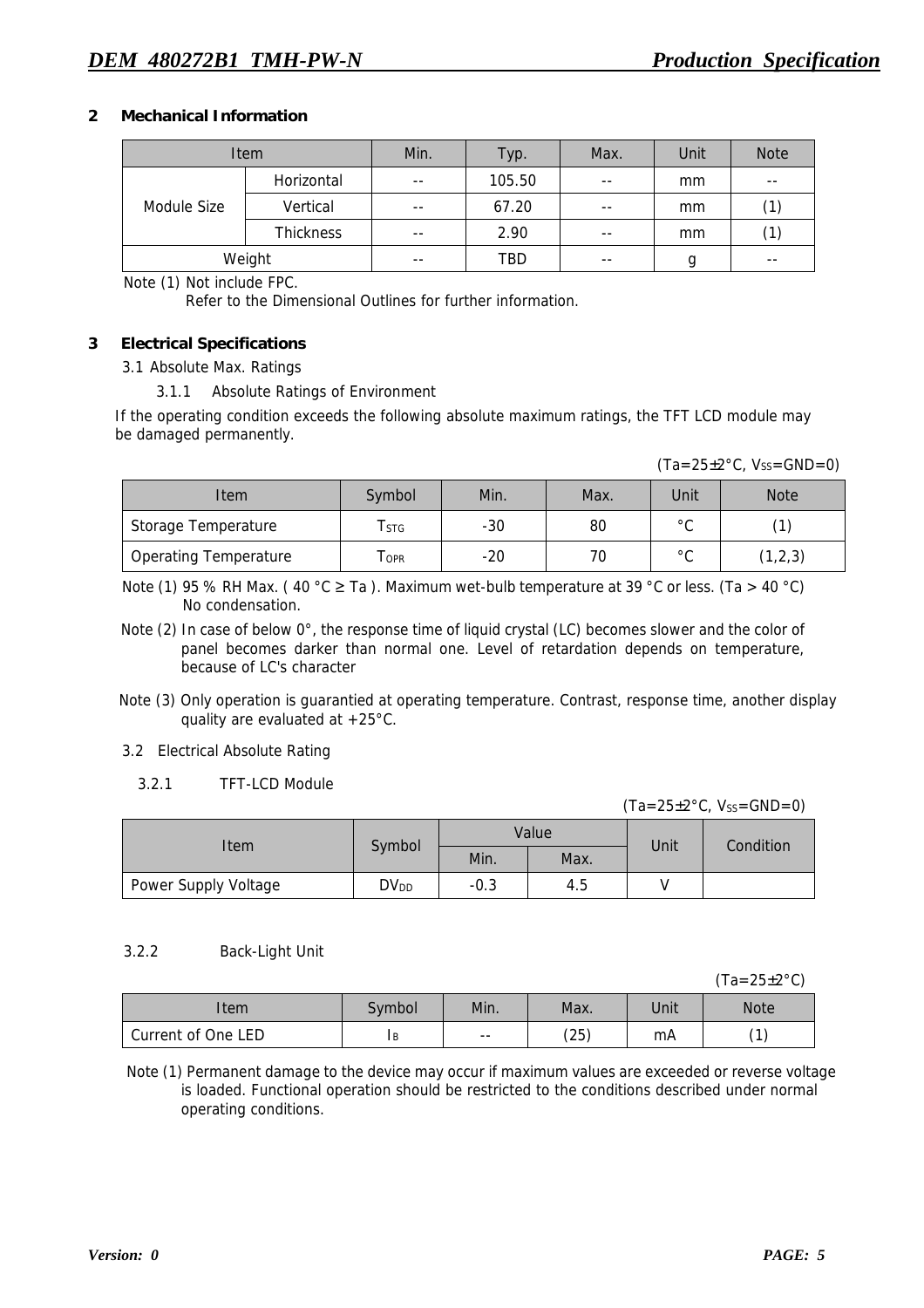## **4 Electrical Characteristics**

# 4.1 TFT-LCD Module

 $(Ta=25\pm2\degree C, V_{DD} = 3.3V)$ 

| <b>Item</b>            |             |                          | Unit |      |    |           |
|------------------------|-------------|--------------------------|------|------|----|-----------|
|                        | Symbol      | Min.                     | Typ. | Max. |    | Condition |
| Power Supply Voltage   | Vdd         | 3.0                      | 3.3  | 3.6  |    |           |
| <b>Digital Current</b> | <b>I</b> DD | $\overline{\phantom{0}}$ | (13) | (15) | mA |           |

Note (1) The specified power consumption is under the conditions at  $V_{CC}=3.3V$  ,  $F_V=60Hz$ , whereas a Power dissipation check pattern below is displayed.





#### 4.2 Backlight Unit

The back-light system is an edge-lighting type with white LED (Light Emitting Diode)s.

(Ta=25±2°C)

|                     |                          | Value |       |      | Unit | Condition |  |
|---------------------|--------------------------|-------|-------|------|------|-----------|--|
| Item                | Symbol                   | Min.  | Typ.  | Max. |      |           |  |
| <b>LED Voltage</b>  | VL                       |       | 22.4  |      | v    |           |  |
| <b>LED Current</b>  | lf                       |       | 40    |      | mA   |           |  |
| Power Consumption   | PLED                     | ٠     | 896   |      | mW   |           |  |
| LED Lifetime (25°C) | $\overline{\phantom{0}}$ | 35000 | 50000 | -    | hr   |           |  |

Note (1) 14 LEDs serial type.

(2) Where  $I_f = 40$ mA,  $V_L = 22.4V$ ,  $P_{LED} = V_L \times I_f$ 

(3) The environmental conducted under ambient air flow , at Ta=25 $\pm$ 2°C,60%RH $\pm$ 5%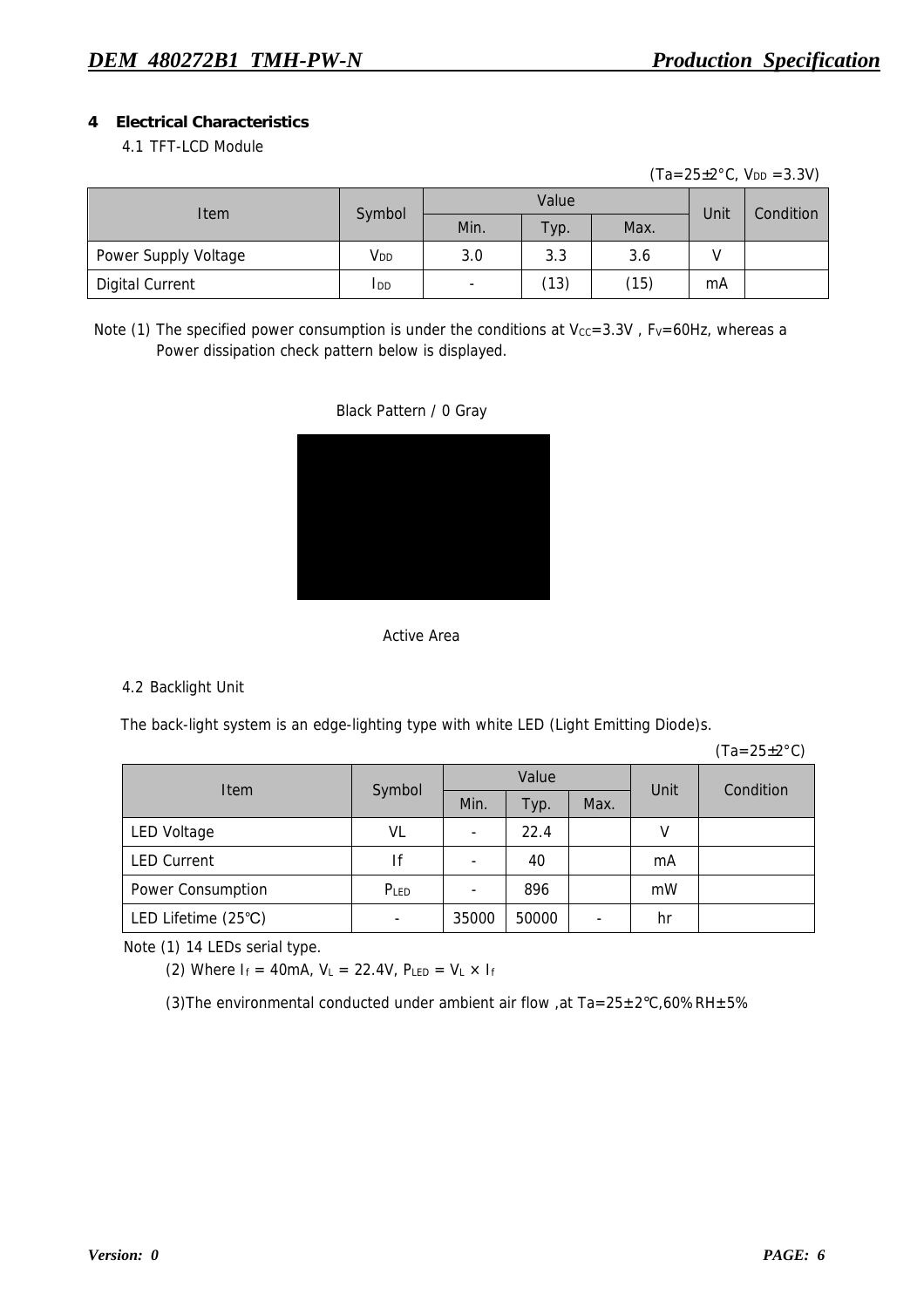## **5 Block Diagram**

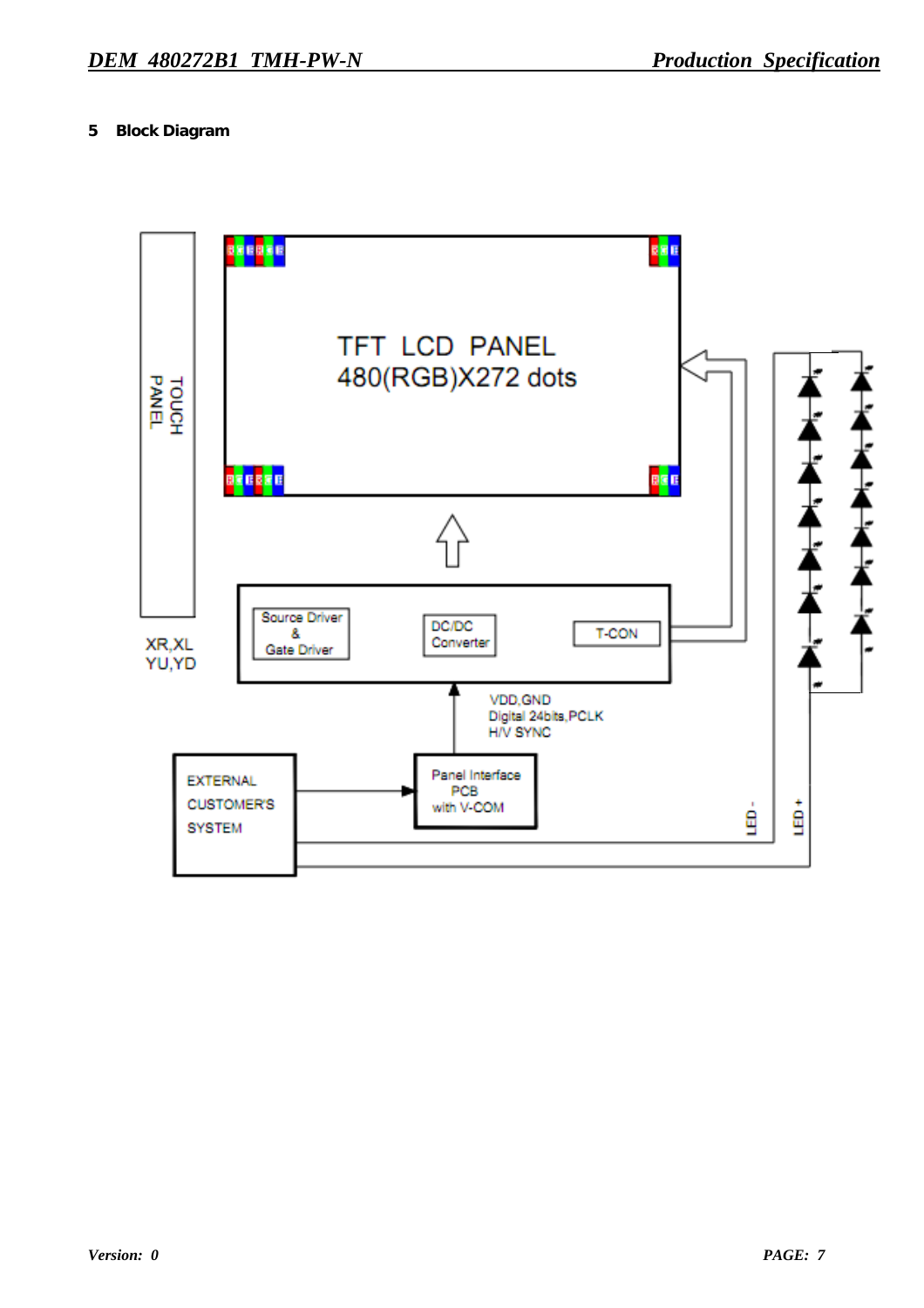# **6 Input Terminal Pin Assignment**

6.1 CN1 Pin Assignment

## (Reference Connector: Hirose:FH12A-40S-0.5SH(55) Top contact type)

| <b>Pin No</b>  | <b>Symbol</b>  | <b>Description</b>                           | Input/Output Note |     |
|----------------|----------------|----------------------------------------------|-------------------|-----|
| 1              | VLED-          | Power for LED Backlight Cathode              | $\mathsf{P}$      |     |
| $\mathbf{2}$   | VLED+          | Power for LED Backlight Anode                | ${\sf P}$         |     |
| 3              | <b>GND</b>     | Power Ground                                 | P                 |     |
| 4              | VDD            | Power Supply For digital circuit             | P                 |     |
| 5              | R <sub>0</sub> | Red Data (LSB)                               |                   |     |
| 6              | R1             | Red Data                                     |                   |     |
| $\overline{7}$ | R <sub>2</sub> | Red Data                                     |                   |     |
| 8              | R <sub>3</sub> | Red Data                                     |                   |     |
| 9              | R <sub>4</sub> | Red Data                                     |                   |     |
| 10             | R <sub>5</sub> | Red Data                                     |                   |     |
| 11             | R <sub>6</sub> | Red Data                                     |                   |     |
| 12             | R7             | Red Data (MSB)                               |                   |     |
| 13             | G <sub>0</sub> | Green Data(LSB)                              |                   |     |
| 14             | G <sub>1</sub> | Green Data                                   |                   |     |
| 15             | G <sub>2</sub> | Green Data                                   |                   |     |
| 16             | G <sub>3</sub> | Green Data                                   |                   |     |
| 17             | G4             | Green Data                                   |                   |     |
| 18             | G <sub>5</sub> | Green Data                                   |                   |     |
| 19             | G <sub>6</sub> | Green Data                                   |                   |     |
| 20             | G7             | Green Data(MSB)                              |                   |     |
| 21             | B <sub>0</sub> | Blue Data (LSB)                              |                   |     |
| 22             | <b>B1</b>      | <b>Blue Data</b>                             |                   |     |
| 23             | <b>B2</b>      | <b>Blue Data</b>                             |                   |     |
| 24             | B <sub>3</sub> | <b>Blue Data</b>                             |                   |     |
| 25             | B4             | <b>Blue Data</b>                             |                   |     |
| 26             | B <sub>5</sub> | <b>Blue Data</b>                             |                   |     |
| 27             | B <sub>6</sub> | <b>Blue Data</b>                             |                   |     |
| 28             | <b>B7</b>      | <b>Blue Data(MSB)</b>                        |                   |     |
| 29             | <b>GND</b>     | Power Ground                                 | ${\sf P}$         |     |
| 30             | <b>DCLK</b>    | Dot Clock Signal                             |                   |     |
|                |                | Display On/off Mode Control                  |                   |     |
| 31             | <b>DISP</b>    | $\mathbf{I}$<br>H: Display On L: Display OFF |                   |     |
| 32             | <b>HSYNC</b>   | Horizontal Synchronization Signal            |                   | (1) |
| 33             | <b>VSYNC</b>   | Vertical Synchronization Signal              |                   | (1) |
| 34             | DE             | Input Data Enable Control                    |                   |     |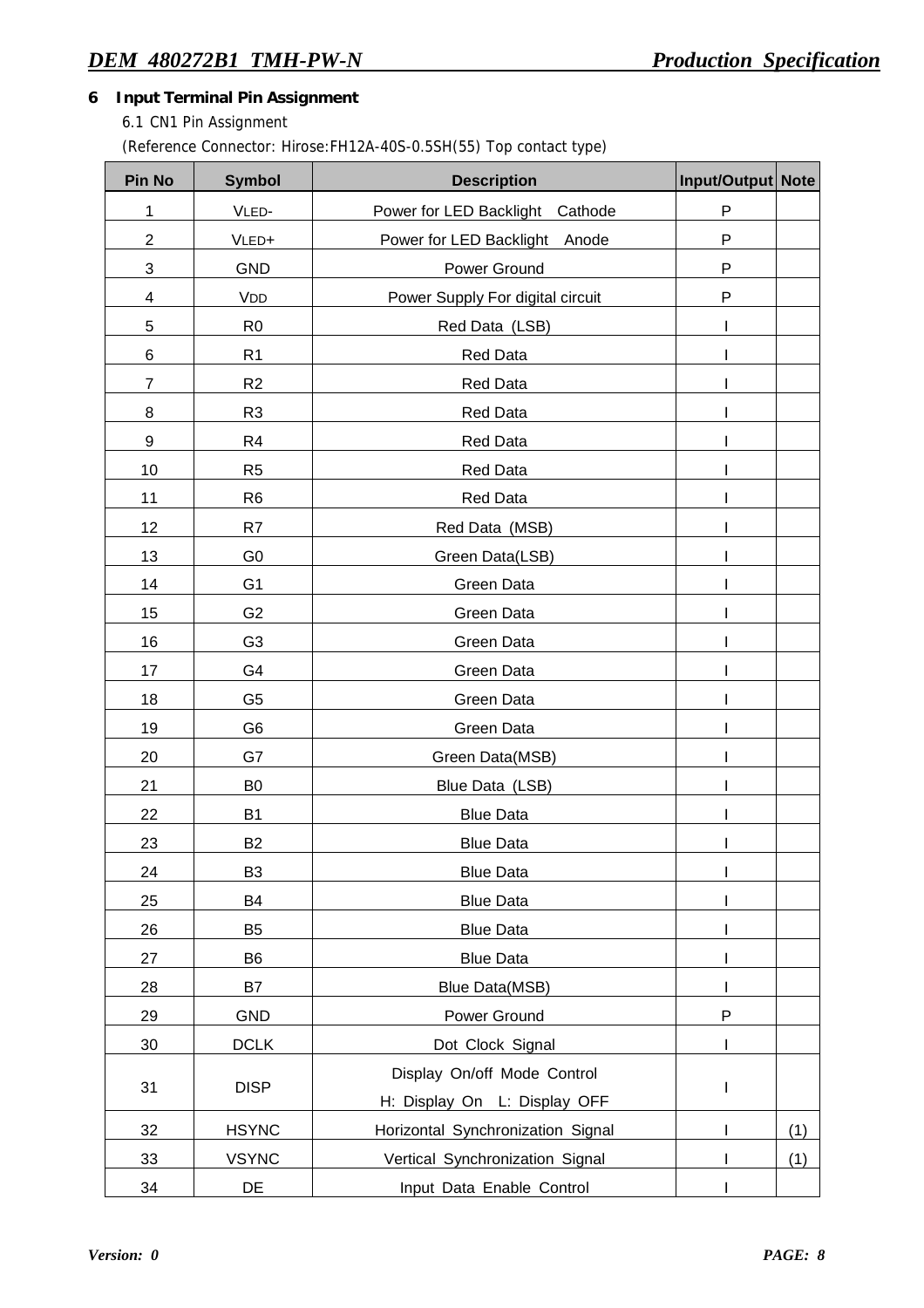| 35 | NC. | No Connection                  | $- -$ |  |
|----|-----|--------------------------------|-------|--|
| 36 | GND | Power Ground                   |       |  |
| 37 | XR  | <b>Touch Panel Right Side</b>  | I/O   |  |
| 38 | YD  | <b>Touch Panel Bottom Side</b> | I/O   |  |
| 39 | XL  | <b>Touch Panel Left Side</b>   | I/O   |  |
| 40 | YU  | <b>Touch Panel Top Side</b>    | I/O   |  |

Note:

(1). Default Use SYNC MODE.

#### **7 Optical Characteristics**

The following items are measured under stable conditions. The optical characteristics should be measured in a dark room

Measuring equipment: BM-7A

| $(Ta=25\pm2\degree C$ , VDD =3.3V, If=40mA) |  |
|---------------------------------------------|--|
|                                             |  |

| <b>Item</b>           |       | Symbol                | Condition                     | Min                      | <b>Type</b> | <b>Max</b> | Unit              | <b>Note</b> |
|-----------------------|-------|-----------------------|-------------------------------|--------------------------|-------------|------------|-------------------|-------------|
| <b>Brightness</b>     |       |                       |                               | 800                      | 1000        | $ -$       | cd/m <sup>2</sup> | --          |
| <b>Response Time</b>  |       | $T_{on+}$ $T_{off}$   | $\theta = 0^{\circ}$          | $-$                      | 25          | 50         | ms                |             |
| <b>Contrast Ratio</b> |       | CR                    | At optimized<br>viewing angle | 300                      | 500         |            |                   |             |
|                       |       | Rx                    |                               | (0.57)                   | (0.62)      | (0.67)     |                   |             |
|                       | Red   | $R_Y$                 |                               | (0.29)                   | (0.34)      | (0.39)     |                   |             |
|                       |       | Gx                    |                               | (0.29)                   | (0.34)      | (0.39)     |                   |             |
| Color                 | Green | Gy                    | $\theta = 0^{\circ}$ Normal   | (0.52)                   | (0.57)      | (0.62)     |                   |             |
| Chromaticity          | Blue  | Bx                    | Viewing<br>Angle              | (0.09)                   | (0.14)      | (0.19)     |                   |             |
|                       |       | $B_Y$                 |                               | (0.05)                   | (0.10)      | (0.15)     | --                |             |
|                       |       | Wx                    |                               | (0.27)                   | (0.32)      | (0.37)     |                   |             |
|                       | White | Wy                    |                               | (0.29)                   | (0.34)      | (0.39)     |                   |             |
|                       | Hor.  | $\theta_{\mathsf{R}}$ |                               |                          | (70)        |            |                   |             |
| Viewing               |       | $\theta_L$            | $CR \ge 10$                   |                          | (70)        |            |                   |             |
| Angle (6H)            |       | $\theta$ u            |                               | $\overline{\phantom{a}}$ | (50)        |            | Degree            | --          |
|                       | Ver.  | $\theta_D$            |                               | -                        | (70)        |            |                   |             |

a. Test equipment setup

After stabilizing and leaving the panel alone shall be warmed up for the stable operation of LCM, the measurement should be executed. Measurement should be executed in a stable, windless, and dark room. Optical specifications are measured by Topcon BM-5A/BM-7(fast) with a viewing angle of 2° at a distance of 50cm and normal direction.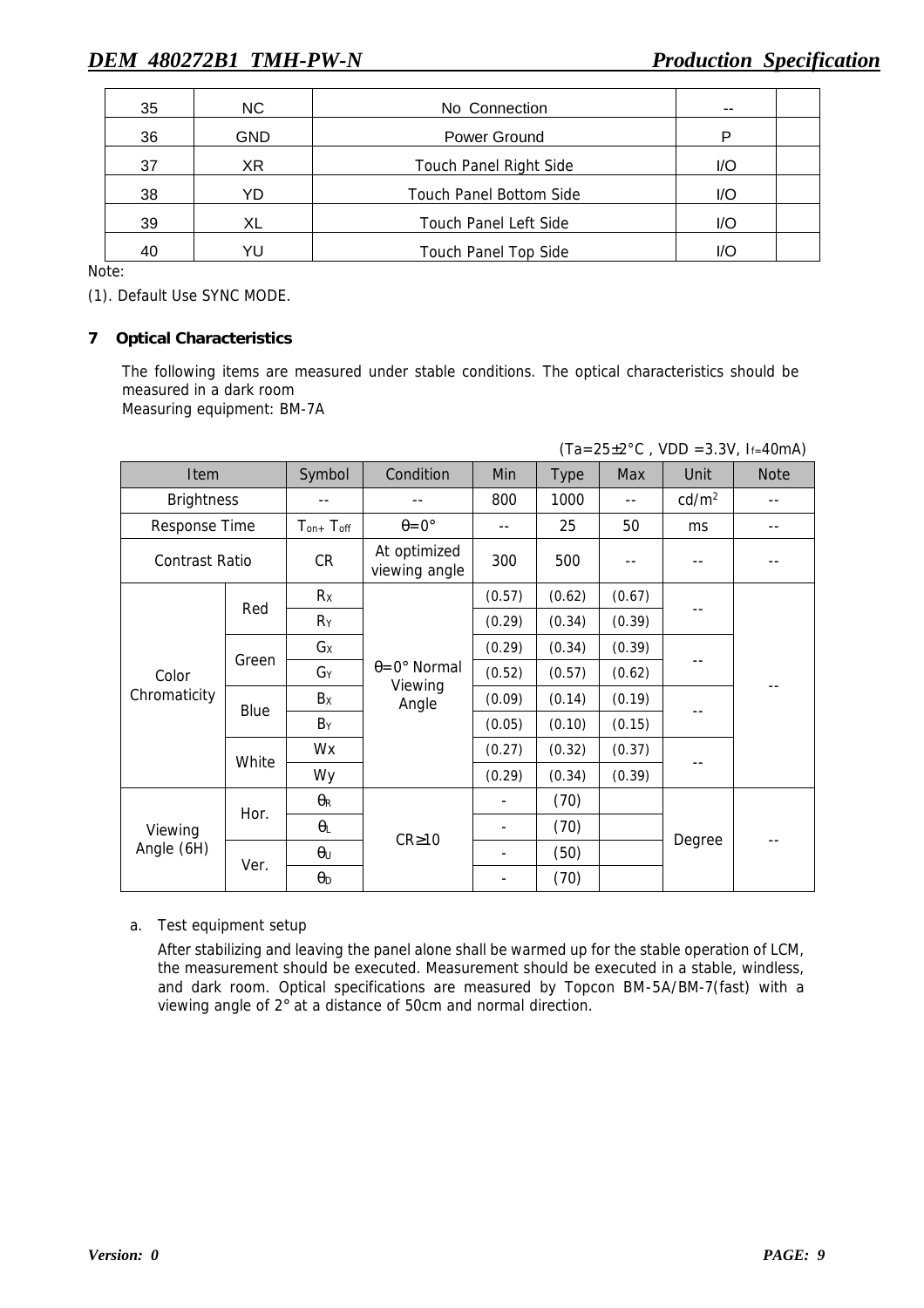b. Definition of response time: Tr and Tf

The response time is defined as the following figure and shall be measured by switching the input signal for "black" and "white".



c. Definition of contrast ratio:



- d. Measured at the center area of the panel when all the input terminals of LCD panel are electrically opened.
- e. View Angle



f. Definition of Luminance of White: Luminance of white at the center points

| Light Source of Back-Light Unit | LED Type |
|---------------------------------|----------|
|                                 |          |

g. Definition of White Uniformity

Min. luminance of white among 9-points

White Uniformity =  $\frac{1}{2}$   $\frac{100\%}{2}$ 

Max. luminance of white among 9-points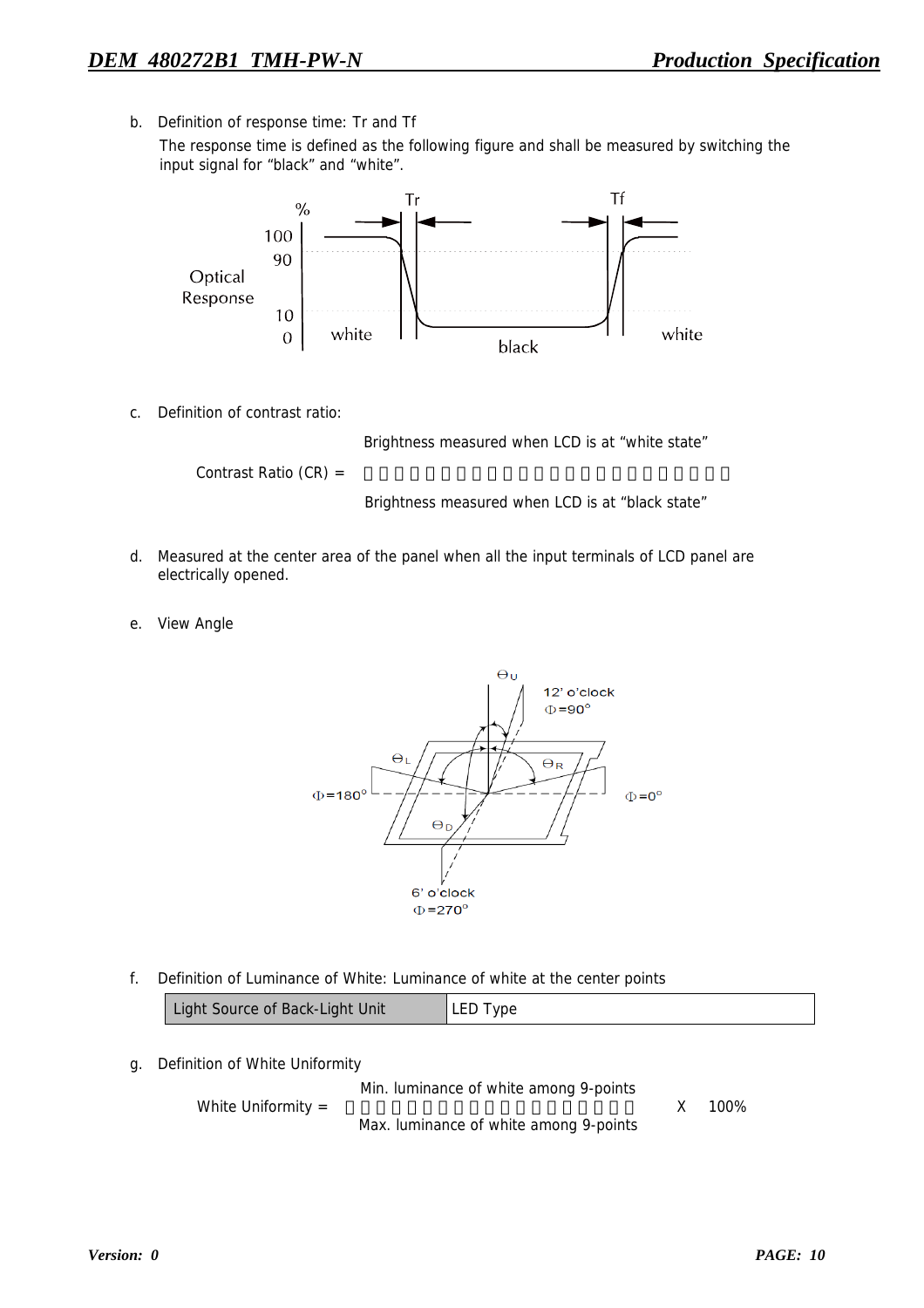h. The definition of Color Gamut -Color Chromaticity CIE 1931 Color coordinate of white & red, green, blue at center point. Color Gamut : NTSC(%) = ( RGB Triangle Area / NTSC Triangle Area ) x 100

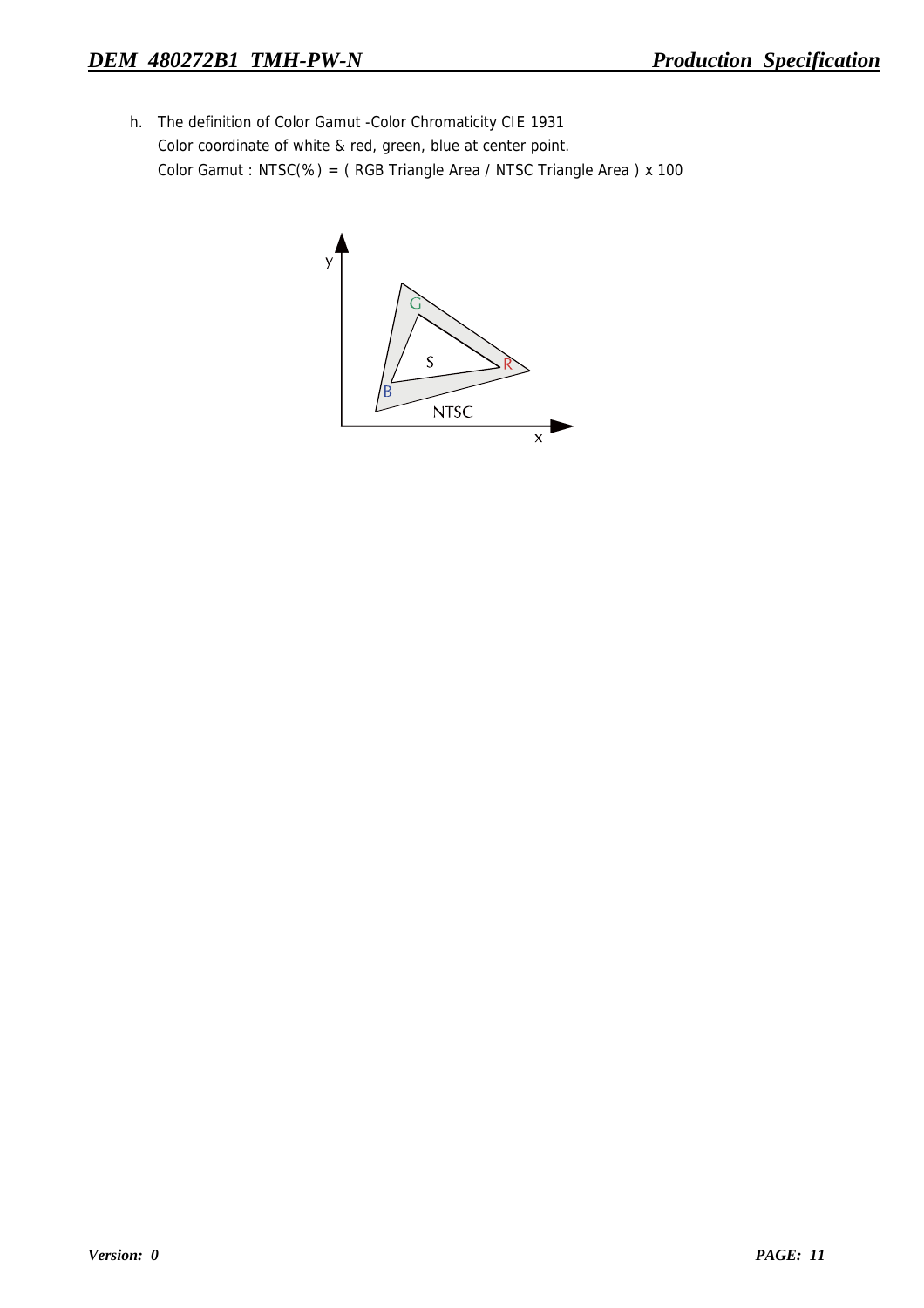## **8 Basic Display Color and Gray Scale**

|             | Color<br>& Gray  |                |                | Data Signal    |                |                  |                |                      |                  |                |                      |                |                |                      |                      |                      |                |                      |                  |                      |                |                |                      |                      |                      |
|-------------|------------------|----------------|----------------|----------------|----------------|------------------|----------------|----------------------|------------------|----------------|----------------------|----------------|----------------|----------------------|----------------------|----------------------|----------------|----------------------|------------------|----------------------|----------------|----------------|----------------------|----------------------|----------------------|
|             | <b>Scale</b>     | R <sub>7</sub> | R <sub>6</sub> | R <sub>5</sub> | R4             | R <sub>3</sub>   | R <sub>2</sub> | R <sub>1</sub>       | R <sub>0</sub>   | G7             | G <sub>6</sub>       | G <sub>5</sub> | G <sub>4</sub> | G3 G2                |                      | G <sub>1</sub>       | G <sub>0</sub> | <b>B7</b>            | <b>B6</b>        | <b>B5</b>            | <b>B4</b>      | <b>B3</b>      | B <sub>2</sub>       | B <sub>1</sub>       | B <sub>0</sub>       |
|             | <b>Black</b>     | $\overline{0}$ | $\mathbf{0}$   | $\overline{0}$ | $\overline{0}$ | $\overline{0}$   | $\overline{0}$ | $\overline{0}$       | $\mathbf{0}$     | $\mathbf 0$    | $\overline{0}$       | $\overline{0}$ | $\mathbf 0$    | $\mathbf 0$          | $\mathbf 0$          | $\mathbf 0$          | $\mathbf 0$    | $\mathbf 0$          | $\mathbf{0}$     | $\overline{0}$       | $\overline{0}$ | $\mathbf 0$    | $\mathbf 0$          | $\mathbf 0$          | $\mathbf 0$          |
|             | Red(0)           | $\overline{1}$ | $\overline{1}$ | $\overline{1}$ | $\mathbf{1}$   | $\overline{1}$   | $\mathbf{1}$   | 1                    | $\mathbf{1}$     | $\overline{0}$ | $\overline{0}$       | $\overline{0}$ | $\overline{0}$ | $\overline{0}$       | $\mathbf 0$          | $\overline{0}$       | $\overline{0}$ | $\overline{0}$       | $\mathbf 0$      | $\overline{0}$       | $\overline{0}$ | $\overline{0}$ | $\mathbf 0$          | $\overline{0}$       | $\mathbf 0$          |
|             | Green(0)         | $\overline{0}$ | $\mathbf{0}$   | $\overline{0}$ | $\overline{0}$ | $\overline{0}$   | $\overline{0}$ | $\overline{0}$       | $\overline{0}$   | $\mathbf{1}$   | $\overline{1}$       | $\mathbf{1}$   | $\mathbf{1}$   | $\mathbf{1}$         | $\mathbf{1}$         | $\overline{1}$       | $\mathbf{1}$   | $\mathbf 0$          | $\mathbf 0$      | $\overline{0}$       | $\mathbf 0$    | $\overline{0}$ | $\mathbf 0$          | $\overline{0}$       | $\mathbf 0$          |
| Basic       | Blue(0)          | $\overline{0}$ | $\mathbf 0$    | $\mathbf{0}$   | $\overline{0}$ | $\overline{0}$   | $\overline{0}$ | $\mathbf 0$          | $\mathbf{0}$     | $\mathbf 0$    | $\mathbf 0$          | $\mathbf{0}$   | $\mathbf 0$    | $\overline{0}$       | $\mathbf 0$          | $\mathbf 0$          | $\mathbf 0$    | $\mathbf{1}$         | 1                | $\mathbf{1}$         | $\mathbf{1}$   | $\mathbf{1}$   | $\mathbf{1}$         | 1                    | $\overline{1}$       |
| Color       | Cyan             | $\overline{0}$ | $\overline{0}$ | $\mathbf 0$    | $\overline{0}$ | $\mathbf 0$      | $\overline{0}$ | $\overline{0}$       | $\mathbf 0$      | $\overline{1}$ | 1                    | $\mathbf{1}$   | $\mathbf{1}$   | $\mathbf{1}$         | $\mathbf{1}$         | $\mathbf{1}$         | 1              | 1                    | 1                | 1                    | 1              | 1              | 1                    | 1                    | $\overline{1}$       |
|             | Magenta          | $\mathbf{1}$   | 1              | 1              | $\mathbf{1}$   | $\mathbf{1}$     | $\mathbf{1}$   | 1                    | $\mathbf{1}$     | $\pmb{0}$      | $\overline{0}$       | $\mathbf 0$    | $\mathbf 0$    | $\mathbf 0$          | $\pmb{0}$            | $\mathbf 0$          | $\pmb{0}$      | $\mathbf{1}$         | 1                | 1                    | $\mathbf{1}$   | $\mathbf{1}$   | $\mathbf{1}$         | 1                    | $\mathbf{1}$         |
|             | Yellow           | $\mathbf{1}$   | $\mathbf{1}$   | $\mathbf{1}$   | $\mathbf{1}$   | $\mathbf{1}$     | $\mathbf{1}$   | 1                    | $\mathbf{1}$     | 1              | $\overline{1}$       | $\mathbf{1}$   | $\overline{1}$ | $\mathbf{1}$         | $\mathbf{1}$         | $\mathbf{1}$         | 1              | $\overline{0}$       | $\boldsymbol{0}$ | $\mathbf 0$          | $\mathbf 0$    | $\mathbf 0$    | $\mathbf 0$          | $\boldsymbol{0}$     | $\mathbf 0$          |
|             | White            | $\mathbf{1}$   | $\mathbf{1}$   | 1              | $\mathbf{1}$   | $\mathbf{1}$     | $\mathbf{1}$   | 1                    | $\overline{1}$   | $\overline{1}$ | $\mathbf{1}$         | $\mathbf{1}$   | $\overline{1}$ | $\mathbf{1}$         | $\overline{1}$       | $\mathbf{1}$         | $\mathbf{1}$   | $\overline{1}$       | $\overline{1}$   | $\overline{1}$       | $\mathbf{1}$   | $\mathbf{1}$   | $\mathbf{1}$         | 1                    | $\overline{1}$       |
|             | <b>Black</b>     | $\overline{0}$ | $\mathbf 0$    | $\mathbf 0$    | $\mathbf{0}$   | $\overline{0}$   | $\mathbf{0}$   | $\overline{0}$       | $\mathbf{0}$     | $\mathbf 0$    | $\mathbf 0$          | $\mathbf 0$    | $\mathbf 0$    | $\overline{0}$       | $\overline{0}$       | $\mathbf 0$          | $\mathbf 0$    | $\mathbf 0$          | $\mathbf 0$      | $\mathbf 0$          | $\mathbf 0$    | $\mathbf 0$    | $\mathbf 0$          | $\overline{0}$       | $\overline{0}$       |
|             | Red(1)           | $\overline{0}$ | $\mathbf 0$    | $\mathbf{0}$   | $\mathbf 0$    | $\mathbf 0$      | $\mathbf 0$    | $\mathbf 0$          | $\mathbf{1}$     | $\mathbf 0$    | $\overline{0}$       | $\overline{0}$ | $\overline{0}$ | $\mathbf 0$          | $\mathbf 0$          | $\overline{0}$       | $\mathbf 0$    | $\mathbf 0$          | $\overline{0}$   | $\overline{0}$       | $\overline{0}$ | $\overline{0}$ | $\mathbf 0$          | $\overline{0}$       | $\overline{0}$       |
|             | Red(2)           | $\mathbf 0$    | 0              | $\overline{0}$ | $\overline{0}$ | $\mathbf 0$      | $\overline{0}$ | 1                    | $\mathbf 0$      | $\overline{0}$ | $\overline{0}$       | $\overline{0}$ | $\overline{0}$ | $\overline{0}$       | $\mathbf 0$          | $\overline{0}$       | $\overline{0}$ | $\overline{0}$       | 0                | $\overline{0}$       | $\overline{0}$ | $\overline{0}$ | $\overline{0}$       | $\overline{0}$       | $\overline{0}$       |
|             |                  | ÷              | t              | ł,             | t              | ł,               | ċ              | ċ                    | t                | $\ddot{\cdot}$ | ÷                    | ċ              | ÷              | $\vdots$             | ł,                   | ł,                   | t              | $\frac{1}{2}$        | ŧ                | $\frac{1}{2}$        | ŧ              | ŧ              | $\ddot{\phantom{0}}$ | ł,                   | $\ddot{\phantom{0}}$ |
| Red         | Red(127)         | $\overline{0}$ | 1              | $\overline{1}$ | $\mathbf{1}$   | $\mathbf{1}$     | $\mathbf{1}$   | 1                    | $\overline{1}$   | $\mathbf 0$    | $\overline{0}$       | $\overline{0}$ | $\overline{0}$ | $\mathbf 0$          | $\overline{0}$       | $\overline{0}$       | $\mathbf 0$    | $\mathbf 0$          | $\boldsymbol{0}$ | $\overline{0}$       | $\mathbf 0$    | $\overline{0}$ | $\mathbf 0$          | $\mathbf 0$          | $\overline{0}$       |
|             |                  | ÷              | t              | ł,             |                | t                | ċ              | $\ddot{\phantom{a}}$ | ċ                | $\ddot{\cdot}$ | $\ddot{\phantom{a}}$ | $\vdots$       | ł,             | $\ddot{\phantom{a}}$ | l.                   | $\ddot{\phantom{a}}$ |                | $\frac{1}{2}$        | ŧ                | $\frac{1}{2}$        | t              | ŧ              | $\ddot{\phantom{a}}$ | ł,                   | $\frac{1}{2}$        |
|             | Red(254)         | $\overline{1}$ | $\overline{1}$ | $\overline{1}$ | $\overline{1}$ | $\overline{1}$   | $\overline{1}$ | $\overline{1}$       | $\overline{0}$   | $\mathbf 0$    | $\overline{0}$       | $\mathbf 0$    | $\overline{0}$ | $\mathbf 0$          | $\overline{0}$       | $\overline{0}$       | $\mathbf 0$    | $\mathbf 0$          | $\mathbf 0$      | $\overline{0}$       | $\mathbf 0$    | $\overline{0}$ | $\mathbf 0$          | $\overline{0}$       | $\overline{0}$       |
|             | Red(255)         | $\mathbf{1}$   | $\mathbf{1}$   | $\mathbf{1}$   | $\overline{1}$ | $\mathbf{1}$     | $\mathbf{1}$   | 1                    | $\mathbf{1}$     | $\mathbf 0$    | $\overline{0}$       | $\overline{0}$ | $\mathbf 0$    | $\overline{0}$       | $\overline{0}$       | $\overline{0}$       | $\mathbf 0$    | $\mathbf 0$          | $\overline{0}$   | $\overline{0}$       | $\overline{0}$ | $\overline{0}$ | $\mathbf 0$          | $\overline{0}$       | $\overline{0}$       |
|             | <b>Black</b>     | $\overline{0}$ | $\mathbf 0$    | $\mathbf{0}$   | $\overline{0}$ | $\mathbf 0$      | $\overline{0}$ | $\mathbf 0$          | $\mathbf{0}$     | $\mathbf 0$    | $\mathbf 0$          | $\mathbf 0$    | $\mathbf 0$    | $\overline{0}$       | $\mathbf 0$          | $\mathbf 0$          | $\mathbf 0$    | $\mathbf 0$          | $\mathbf 0$      | $\overline{0}$       | $\mathbf 0$    | $\overline{0}$ | $\overline{0}$       | $\overline{0}$       | $\mathbf 0$          |
|             | Green(1)         | $\overline{0}$ | $\mathbf{0}$   | $\overline{0}$ | $\overline{0}$ | $\overline{0}$   | $\overline{0}$ | $\overline{0}$       | $\overline{0}$   | $\mathbf 0$    | $\overline{0}$       | $\overline{0}$ | $\overline{0}$ | $\overline{0}$       | $\overline{0}$       | $\overline{0}$       | $\mathbf{1}$   | $\overline{0}$       | $\overline{0}$   | $\mathbf 0$          | $\overline{0}$ | $\overline{0}$ | $\overline{0}$       | $\overline{0}$       | $\overline{0}$       |
|             | Green(2)         | $\overline{0}$ | $\mathbf 0$    | $\overline{0}$ | $\overline{0}$ | $\overline{0}$   | $\overline{0}$ | $\overline{0}$       | $\overline{0}$   | $\mathbf 0$    | $\overline{0}$       | $\overline{0}$ | $\overline{0}$ | $\overline{0}$       | $\overline{0}$       | $\overline{1}$       | $\mathbf 0$    | $\mathbf 0$          | $\overline{0}$   | $\overline{0}$       | $\mathbf 0$    | $\overline{0}$ | $\overline{0}$       | $\overline{0}$       | $\mathbf 0$          |
|             |                  | ł,             | t              | ł,             |                | t                | ċ              | þ                    | ċ                | t              | ł,                   | ¢              | ÷              | ċ                    |                      | $\ddot{\phantom{0}}$ |                | $\ddot{\phantom{a}}$ | t                | ł,                   |                | t              | $\ddot{\phantom{a}}$ | t                    | $\frac{1}{2}$        |
| Green       | Green(127)       | $\overline{0}$ | $\mathbf 0$    | $\overline{0}$ | $\mathbf{0}$   | $\overline{0}$   | $\overline{0}$ | $\overline{0}$       | $\mathbf{0}$     | $\overline{0}$ | $\mathbf{1}$         | $\overline{1}$ | $\overline{1}$ | $\overline{1}$       | $\overline{1}$       | $\overline{1}$       | $\overline{1}$ | $\mathbf 0$          | $\overline{0}$   | $\overline{0}$       | $\overline{0}$ | $\overline{0}$ | $\overline{0}$       | $\overline{0}$       | $\overline{0}$       |
|             |                  |                |                | t              |                | t                | t              |                      | t                |                | t                    | ċ              |                |                      | $\ddot{\phantom{a}}$ | ċ                    |                | $\ddot{\phantom{a}}$ | t                | $\ddot{\phantom{a}}$ |                | t              |                      |                      | ÷                    |
|             | Green(254)       | $\mathbf 0$    | $\mathbf 0$    | $\mathbf 0$    | $\mathbf 0$    | 0                | $\mathbf 0$    | 0                    | $\mathbf 0$      | 1              | $\mathbf{1}$         | $\mathbf{1}$   | $\mathbf{1}$   | $\mathbf{1}$         | $\mathbf{1}$         | 1                    | $\pmb{0}$      | $\mathbf 0$          | $\mathbf 0$      | $\mathbf 0$          | $\mathbf 0$    | $\mathbf 0$    | 0                    | $\boldsymbol{0}$     | $\mathbf 0$          |
|             | Green(255)       | $\mathbf 0$    | $\mathbf 0$    | $\mathbf 0$    | $\mathbf 0$    | $\overline{0}$   | $\overline{0}$ | $\overline{0}$       | $\mathbf 0$      | $\overline{1}$ | $\mathbf{1}$         | $\overline{1}$ | $\overline{1}$ | $\overline{1}$       | $\overline{1}$       | $\mathbf{1}$         | $\mathbf{1}$   | $\mathbf 0$          | $\mathbf 0$      | $\overline{0}$       | $\mathbf 0$    | $\mathbf 0$    | $\overline{0}$       | $\overline{0}$       | $\overline{0}$       |
|             | <b>Black</b>     | $\mathbf 0$    | $\bf 0$        | $\mathbf 0$    | $\mathbf{0}$   | $\mathbf 0$      | $\mathbf 0$    | $\mathbf 0$          | $\boldsymbol{0}$ | $\pmb{0}$      | $\mathbf 0$          | $\mathbf 0$    | $\mathbf 0$    | $\mathbf 0$          | $\mathbf 0$          | $\mathbf 0$          | $\pmb{0}$      | $\mathbf 0$          | $\boldsymbol{0}$ | $\mathbf 0$          | $\mathbf 0$    | $\mathbf 0$    | $\mathbf 0$          | $\mathbf 0$          | $\mathbf 0$          |
|             | $B$ lue $(1)$    | $\overline{0}$ | $\mathbf 0$    | $\mathbf 0$    | $\mathbf 0$    | $\mathbf 0$      | $\mathbf{0}$   | $\overline{0}$       | $\mathbf 0$      | $\mathbf 0$    | $\overline{0}$       | $\mathbf 0$    | $\mathbf 0$    | $\mathbf 0$          | $\mathbf 0$          | $\mathbf 0$          | $\mathbf 0$    | $\overline{0}$       | $\mathbf 0$      | $\overline{0}$       | $\mathbf 0$    | $\overline{0}$ | $\mathbf 0$          | $\boldsymbol{0}$     | $\overline{1}$       |
|             | Blue(2)          | $\mathbf 0$    | $\mathbf 0$    | $\overline{0}$ | $\overline{0}$ | $\overline{0}$   | $\mathbf{0}$   | $\overline{0}$       | $\mathbf{0}$     | $\overline{0}$ | $\overline{0}$       | $\mathbf 0$    | $\overline{0}$ | $\overline{0}$       | $\overline{0}$       | $\overline{0}$       | $\mathbf 0$    | $\mathbf 0$          | $\overline{0}$   | $\overline{0}$       | $\overline{0}$ | $\overline{0}$ | $\overline{0}$       | 1                    | $\overline{0}$       |
| <b>Blue</b> |                  | ÷              |                | t,             |                | t                | t              |                      | t                |                | ÷                    |                | t              |                      | $\ddot{\phantom{a}}$ |                      |                | $\ddot{\phantom{a}}$ | t                | $\ddot{\cdot}$       |                | ċ              |                      | ċ                    |                      |
|             | <b>Blue(127)</b> | $\mathbf 0$    | 0              | $\overline{0}$ | $\overline{0}$ | $\mathbf 0$      | $\mathbf{0}$   | $\overline{0}$       | $\mathbf 0$      | $\overline{0}$ | $\mathbf 0$          | $\mathbf 0$    | $\mathbf 0$    | $\overline{0}$       | $\mathbf 0$          | $\mathbf 0$          | $\mathbf 0$    | $\overline{0}$       | $\mathbf{1}$     | $\overline{1}$       | $\mathbf{1}$   | $\overline{1}$ | $\mathbf{1}$         | 1                    | $\overline{1}$       |
|             |                  |                | t              | ł,             | ċ              | ł,               | ċ              | ł,                   | ċ                | t              | ÷                    | $\vdots$       | ÷              | $\ddot{\phantom{a}}$ | ł,                   | ÷                    | ÷              | ÷                    | ŧ                | ÷                    | ł,             | ŧ              | $\ddot{\phantom{a}}$ | $\ddot{\phantom{a}}$ | $\frac{1}{2}$        |
|             | <b>Blue(254)</b> | 0              | $\pmb{0}$      | $\mathbf{0}$   | $\mathbf{0}$   | $\boldsymbol{0}$ | $\mathbf 0$    | $\mathbf 0$          | $\pmb{0}$        | $\mathbf 0$    | $\mathbf 0$          | $\mathbf 0$    | $\mathbf 0$    | $\mathbf 0$          | $\mathbf 0$          | $\mathbf 0$          | $\pmb{0}$      | 1                    | 1                | 1                    | $\mathbf{1}$   | 1              | 1                    | 1                    | $\mathbf 0$          |
|             | <b>Blue(255)</b> | $\overline{0}$ | $\overline{0}$ | $\overline{0}$ | $\overline{0}$ | $\overline{0}$   | $\overline{0}$ | $\overline{0}$       | $\overline{0}$   | $\overline{0}$ | $\overline{0}$       | $\overline{0}$ | $\overline{0}$ | $\overline{0}$       | $\overline{0}$       | $\overline{0}$       | $\overline{0}$ | $\overline{1}$       | 1                | $\mathbf{1}$         | $\mathbf{1}$   | 1              | $\mathbf{1}$         | 1                    | $\overline{1}$       |

0 : Low level voltage, 1 :High level voltage

Each basic color can be displayed in 256 gray scales from 8 bit data signals. With the combination of total 24 bit data signals, the 16,777,216-color display can be achieved on the screen.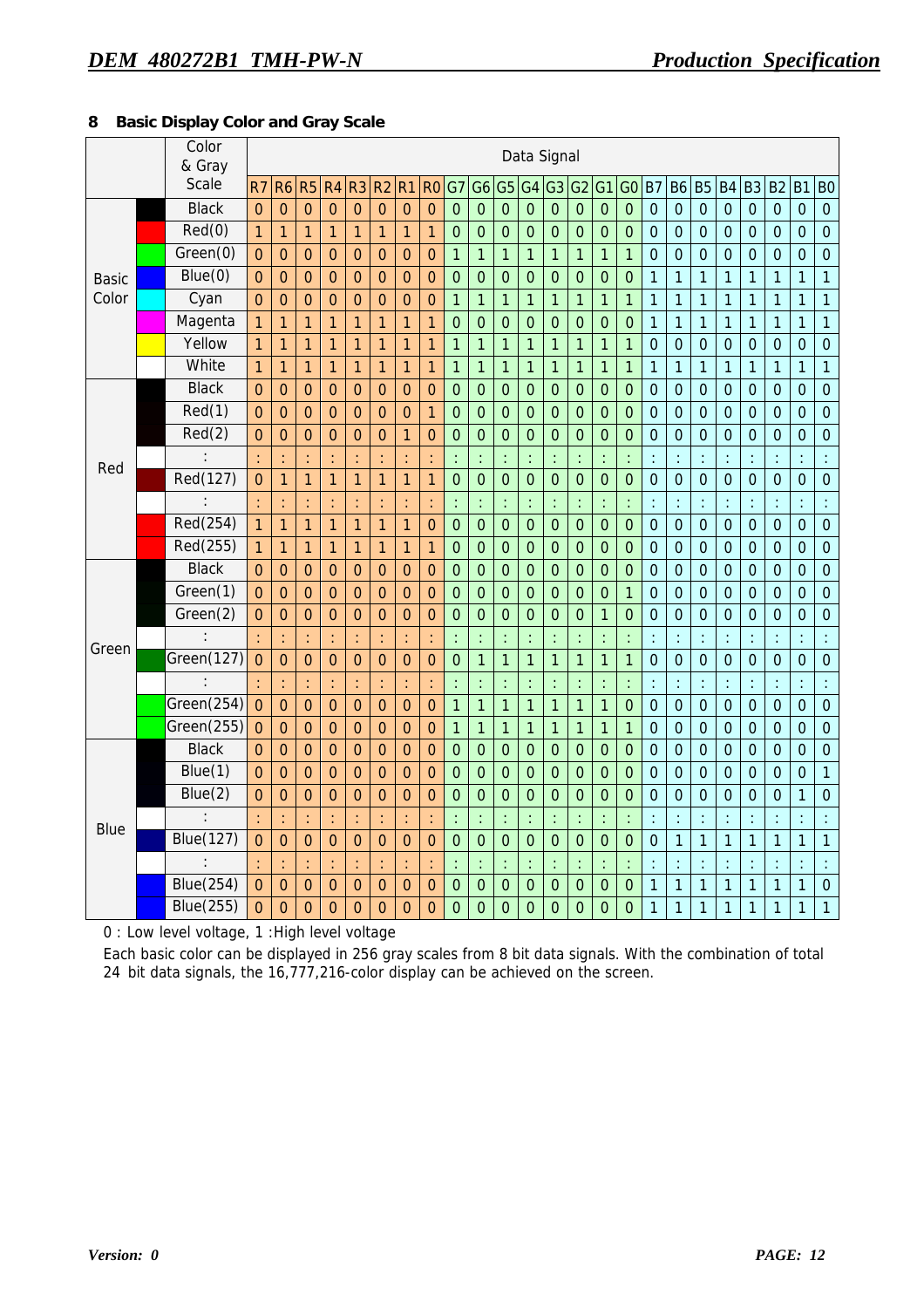# **9 AC Timing**

9.1 AC Characteristics

| Item                       | Symbol       | Min. | Typ.                     | Max.                     | <b>Unit</b> | <b>Conditions</b>  |
|----------------------------|--------------|------|--------------------------|--------------------------|-------------|--------------------|
| System operation timing    |              |      |                          |                          |             |                    |
| VDD power source slew time | <b>TPOR</b>  | ۰    | $\blacksquare$           | 20                       | ms          | From 0V to 99% VDD |
| GRB pulse width            | <b>tRSTW</b> | 10   | 50                       | ۰                        | <b>US</b>   | R=10Kohm, C=1uF    |
| Input/ Output timing       |              |      |                          |                          |             |                    |
| <b>CLK</b> pulse duty      | Tow          | 40   | 50                       | 60                       | ₩           |                    |
| Hsync width                | Thw          | 2    | $\overline{\phantom{0}}$ | $\overline{\phantom{0}}$ | <b>DCLK</b> |                    |
| Hsync period               | Th           | 55   | 60                       | 65                       | <b>US</b>   |                    |
| Vsync setup time           | Tyst         | 12   | ٠                        | ۰                        | ns          |                    |
| Vsync hold time            | Tyhd         | 12   | $\overline{\phantom{a}}$ | ۰                        | ns          |                    |
| Hsync setup time           | Thst         | 12   | $\overline{\phantom{0}}$ | ۰                        | ns          |                    |
| Hsync hold time            | Thhd         | 12   | ۰                        | ۰                        | ns          |                    |
| Data setup time            | Tdsu         | 12   | ۰                        | ۰                        | ns          |                    |
| Data hold time             | Tdhd         | 12   | $\overline{\phantom{a}}$ | $\overline{\phantom{a}}$ | ns          |                    |
| DE setup time              | Tdest        | 10   | $\overline{\phantom{a}}$ | ٠                        | ns          |                    |
| DE setup time              | Tdehd        | 10   | ۰                        | ۰                        | ns          |                    |
|                            |              |      |                          |                          |             |                    |



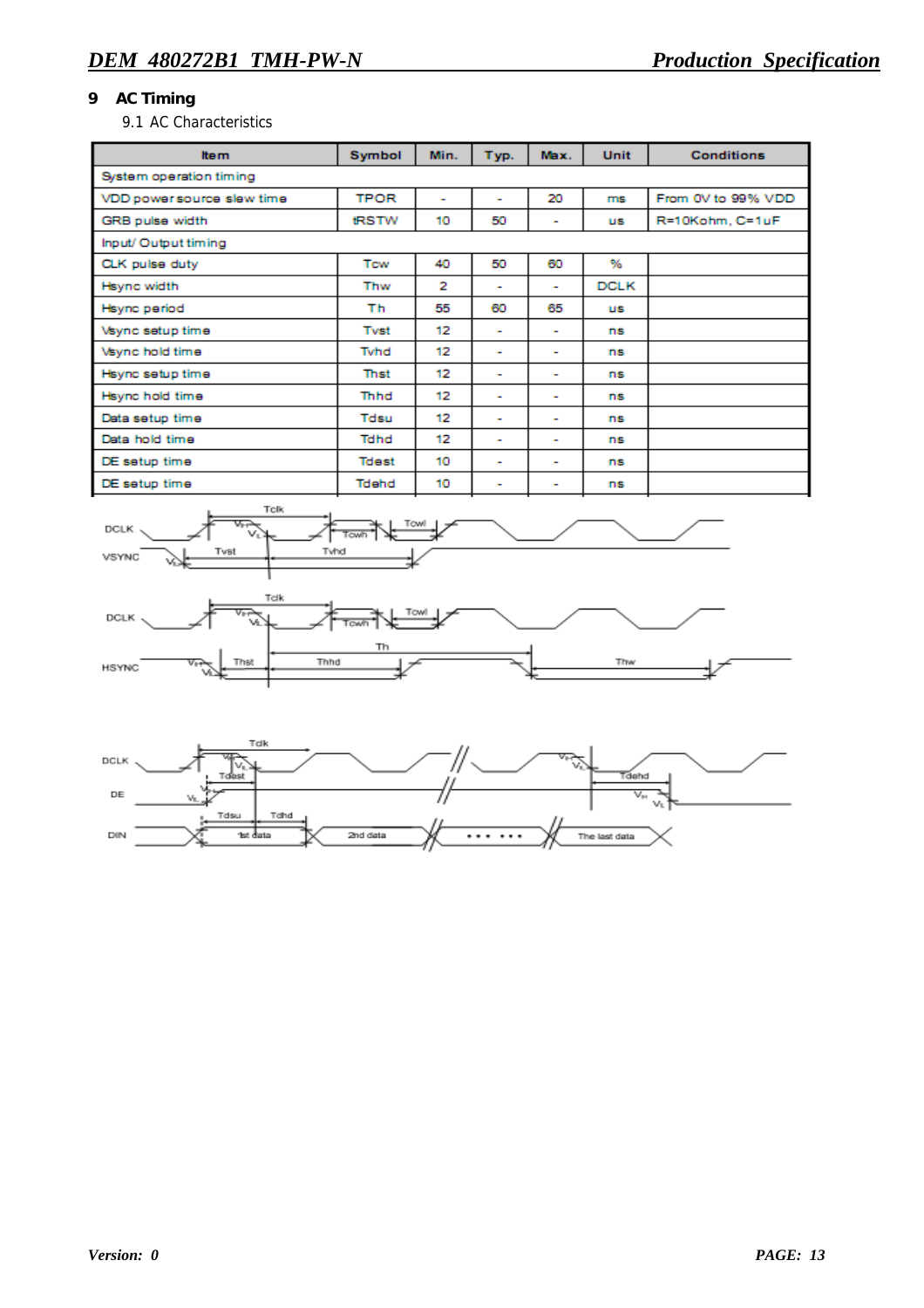|                       | <b>Item</b>           | <b>Symbol</b> | Min. | Typ. | Max. | <b>Unit</b> | <b>Remark</b>         |
|-----------------------|-----------------------|---------------|------|------|------|-------------|-----------------------|
| <b>DCLK Frequency</b> |                       | Fclk          | 8    | 9    | 12   | MHz         |                       |
| <b>DCLK Period</b>    |                       | Tclk          | 83   | 111  | 125  | ns          |                       |
| <b>HSYNC</b>          | <b>Period Time</b>    | Th            | 485  | 531  | 598  | <b>DCLK</b> |                       |
|                       | <b>Display Period</b> | Thdisp        |      | 480  |      | <b>DCLK</b> |                       |
|                       | <b>Back Porch</b>     | Thbp          | 3    | 43   | 43   | <b>DCLK</b> | By H Blanking setting |
|                       | <b>Front Porch</b>    | Thfp          | 2    | 8    | 75   | <b>DCLK</b> |                       |
|                       | <b>Pulse Width</b>    | Thw           | 2    | 4    | 75   | <b>DCLK</b> |                       |
| <b>VSYNC</b>          | <b>Period Time</b>    | Tv            | 276  | 292  | 321  | н           |                       |
|                       | <b>Display Period</b> | Tvdisp        |      | 272  |      | н           |                       |
|                       | <b>Back Porch</b>     | Tvbp          | 2    | 12   | 12   | н           | By V_Blanking setting |
|                       | <b>Front Porch</b>    | Tvfp          | 2    | 8    | 37   | Н           |                       |
|                       | Pulse Width           | Tww           | 2    | 4    | 37   | н           |                       |

9.2 Parallel RGB Input Timing Table (SYNC MODE)

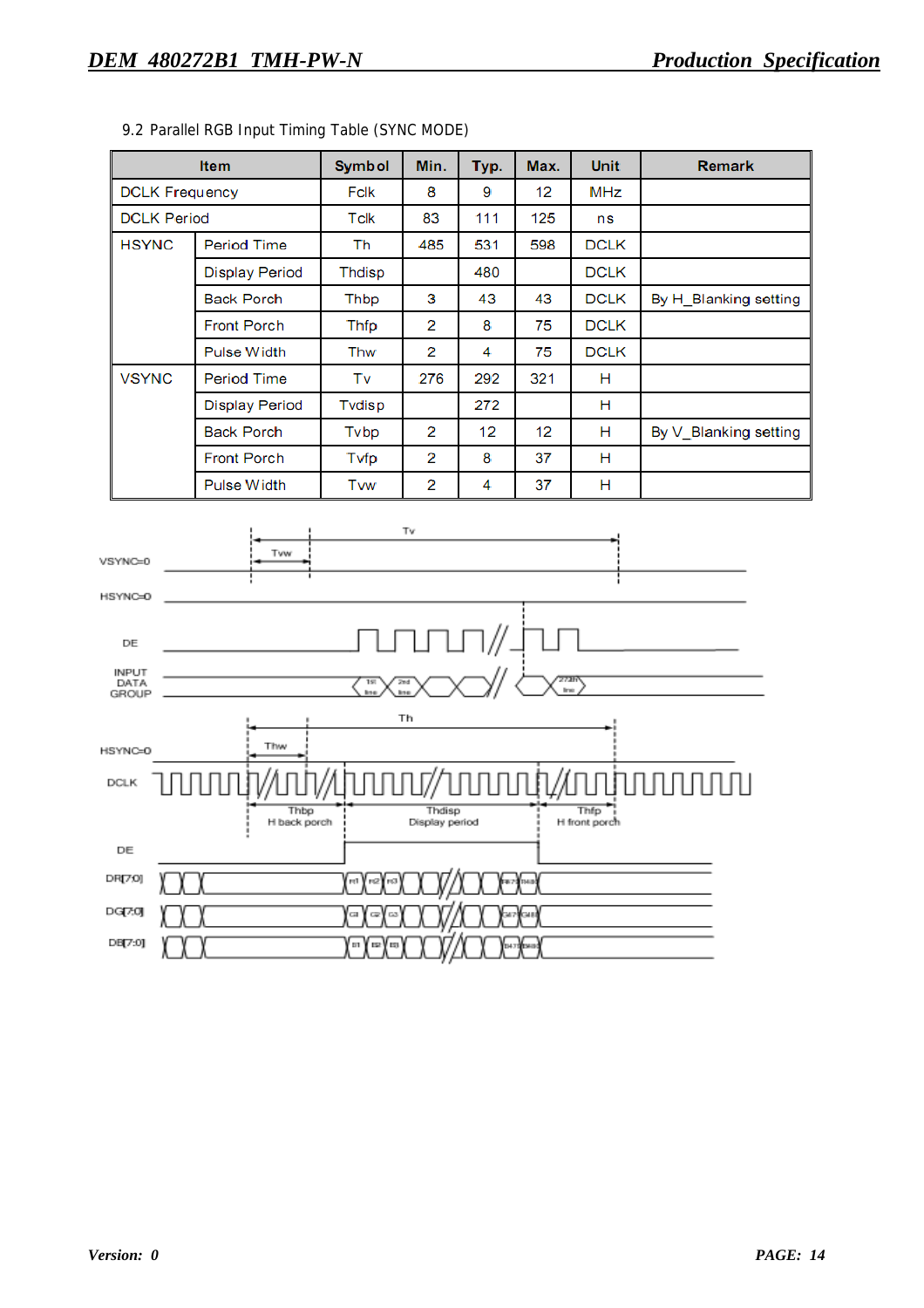#### 9.3 POWER ON/OFF SEQUENCE



| tem            | Description                                                | Min. Time             |
|----------------|------------------------------------------------------------|-----------------------|
| T <sub>0</sub> | Determined by the external power                           |                       |
| T١             | Time from stable VDD, VDDI, PVDD set-up to the first VSYNC | $T1 = 0$              |
| T2             | Time from AVDD=0V to AVDD=3.3V                             | $T2 = T0$             |
| T3             | Time from AVDD=3.3V to AVDD=6.0V                           | $T3 = T1 + (1*Frame)$ |
| Τ4             | Time from stable VDD, VDDI, PVDD set-up to DISP asserted   | $T4=0$                |
| T5             | Time from VGH=0V to VGH=3.3V                               | $T5 = T0$             |

Note: Recommend the LCM cower on rise time T0= 0~ 1ms.

#### 9.3.2 Power OFF Sequence

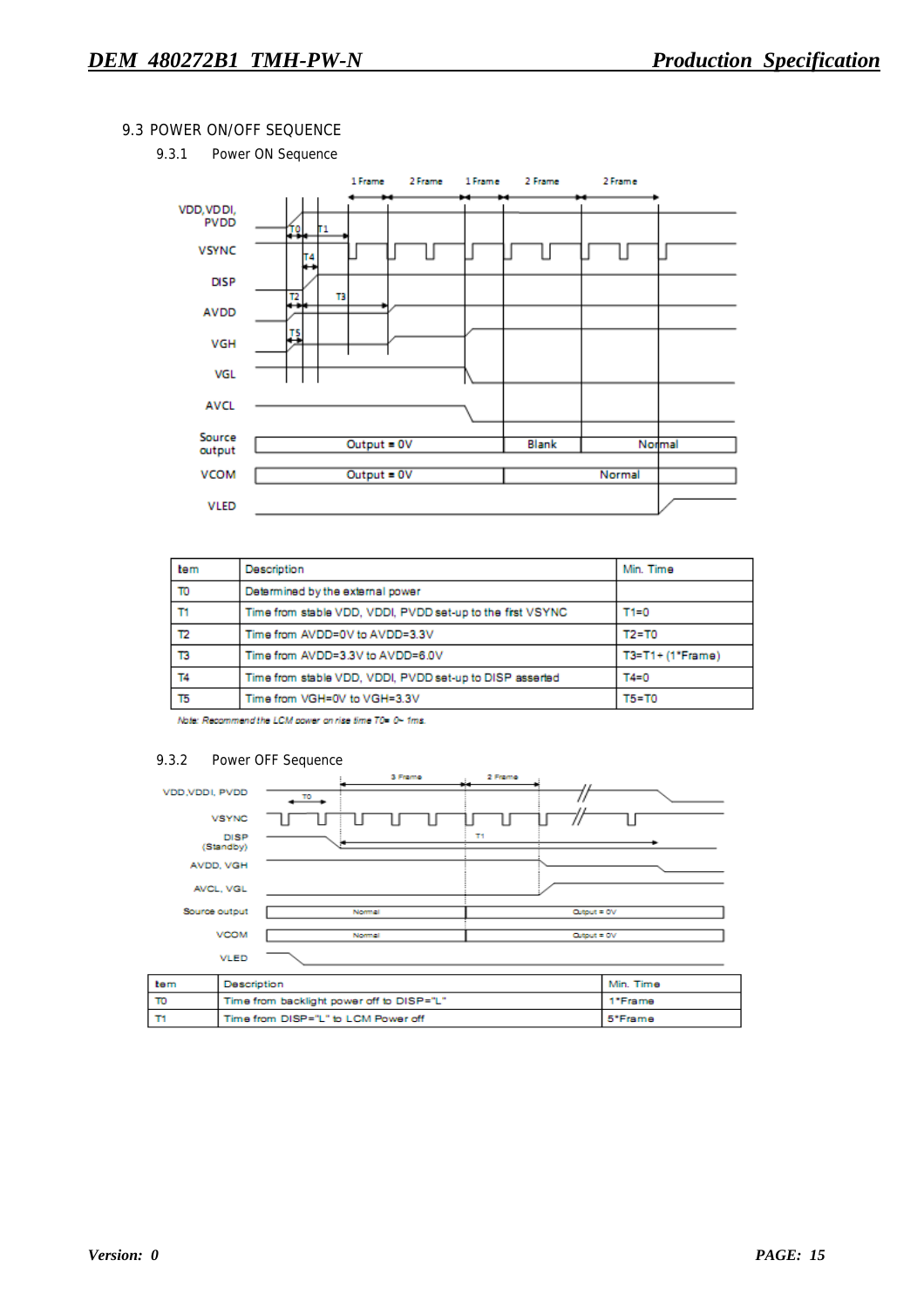## **10 Test**

No change on display and in operation under the following test condition.

Condition: Unless otherwise specified, tests will be conducted under the following condition.

Temperature: 20±5°C.

Humidity: 65±5%RH.

Tests will be not conducted under functioning state.

| No.            | Parameter                                            | Condition                                                                                                                                                                                                                                                                               | <b>Notes</b> |
|----------------|------------------------------------------------------|-----------------------------------------------------------------------------------------------------------------------------------------------------------------------------------------------------------------------------------------------------------------------------------------|--------------|
| $\mathbf{1}$   | <b>High Temperature Operating</b>                    | 70°C±2°C, 240hrs (Operation state).                                                                                                                                                                                                                                                     |              |
| $\overline{2}$ | Low Temperature Operating                            | -20°C±2°C, 240hrs (Operation state).                                                                                                                                                                                                                                                    | $\mathbf{1}$ |
| 3              | <b>High Temperature Storage</b>                      | 80°C±2°C, 240hrs.                                                                                                                                                                                                                                                                       | 2            |
| 4              | Low Temperature Storage                              | -30 $\textdegree$ C $\pm$ 2 $\textdegree$ C, 240hrs.                                                                                                                                                                                                                                    | 1,2          |
| 5              | High Temperature and High<br>Humidity Operation Test | 60°C±2°C, 90%, 240hrs                                                                                                                                                                                                                                                                   | 1,2          |
| 6              | <b>Vibration Test</b>                                | Total fixed amplitude: 1.5mm.<br>Vibration Frequency: 10~55Hz.<br>One cycle 60 seconds to 3 direction of X, Y, Z each 15<br>minutes.                                                                                                                                                    | 3            |
| 7.             | Drop Test                                            | To be measured after dropping from 60cm high on<br>the concrete surface in packing state.<br>F<br>Dropping method corner<br>dropping:<br>G<br>E<br>Once<br>edge<br>corner:<br>А<br>dropping.<br>B, C, D edge: Once face<br>60cm<br>dropping.<br>E, F, G face: Once.<br>Concrete Surface |              |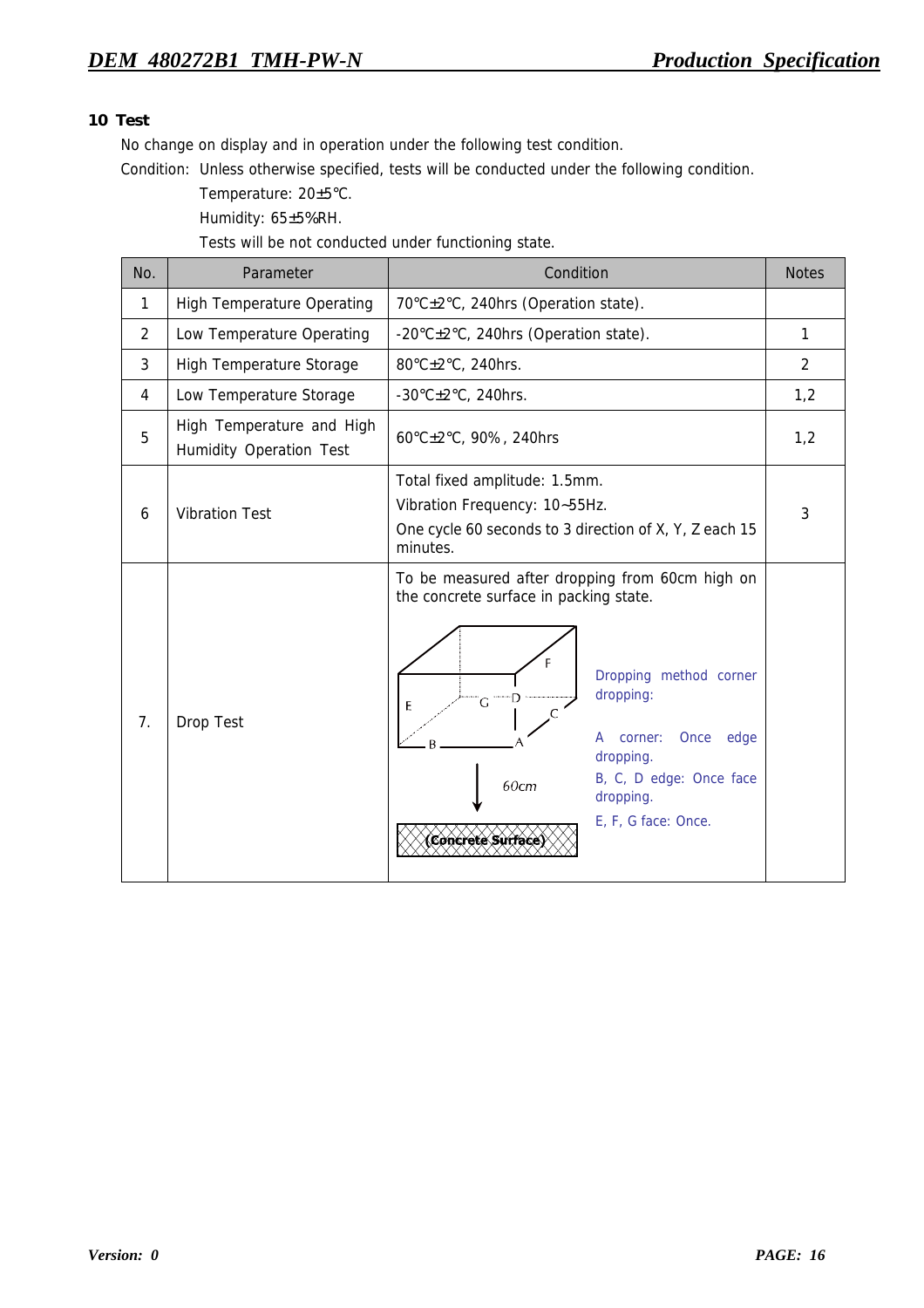## **11 Dimensional Outlines**

|              | TOHNAS        | BO                       | 窗                 | $_{\rm B2}$ | B3              | B4 | Вõ    | B6               | B7       | GND | <b>DCLK</b> | DISP            | HSYNC              | VSYNC          | 呂  | $\sum_{i=1}^{n}$ | GND                           | NC(XR)                             | NC(YD) | NC(XL)                        | NC(YU) |
|--------------|---------------|--------------------------|-------------------|-------------|-----------------|----|-------|------------------|----------|-----|-------------|-----------------|--------------------|----------------|----|------------------|-------------------------------|------------------------------------|--------|-------------------------------|--------|
|              | Nid           | ಸ                        | 23                | 23          | $\overline{24}$ | 25 | 26    | $\tilde{\Omega}$ | 88       | 29  | 30          | $\overline{5}$  | $\frac{2}{3}$      | 33             | 34 | 35               | 36                            | S7                                 | 38     | 39                            | 40     |
| FUNCTION     | <b>TOHIAS</b> | VLED-                    | $VLED +$          | GND         | VDD             | RO | $\Xi$ | $\mathbb{R}^2$   | R3       | R4  | R5          | R6              | R                  | C <sub>O</sub> | 5  | 2S               | c3                            | G <sub>4</sub>                     | 95     | 89                            | 5      |
| $\mathbb{H}$ | PIN           | $\overline{\phantom{0}}$ | $\mathbf{\alpha}$ | S           | 4               | Ю  | ဇ     | ∼                | $\infty$ | တ   | $\Omega$    | $\overline{11}$ | $\frac{\alpha}{2}$ | $\frac{3}{1}$  | 14 | 15               | G<br>$\overline{\phantom{0}}$ | $\sim$<br>$\overline{\phantom{0}}$ | œ<br>∸ | ာ<br>$\overline{\phantom{0}}$ | 20     |



 $PIN(A)$ ۲Þ uit Diagr Circ  $PIN(K)$ 

am:

 $5.23$ 

 $4.22$ 

 $2.97$ 

 $53.856(A.A)$ 

56.76(Bezel Opening)

67.2±0.2(Odtline)

 $45.95 \pm 0.5$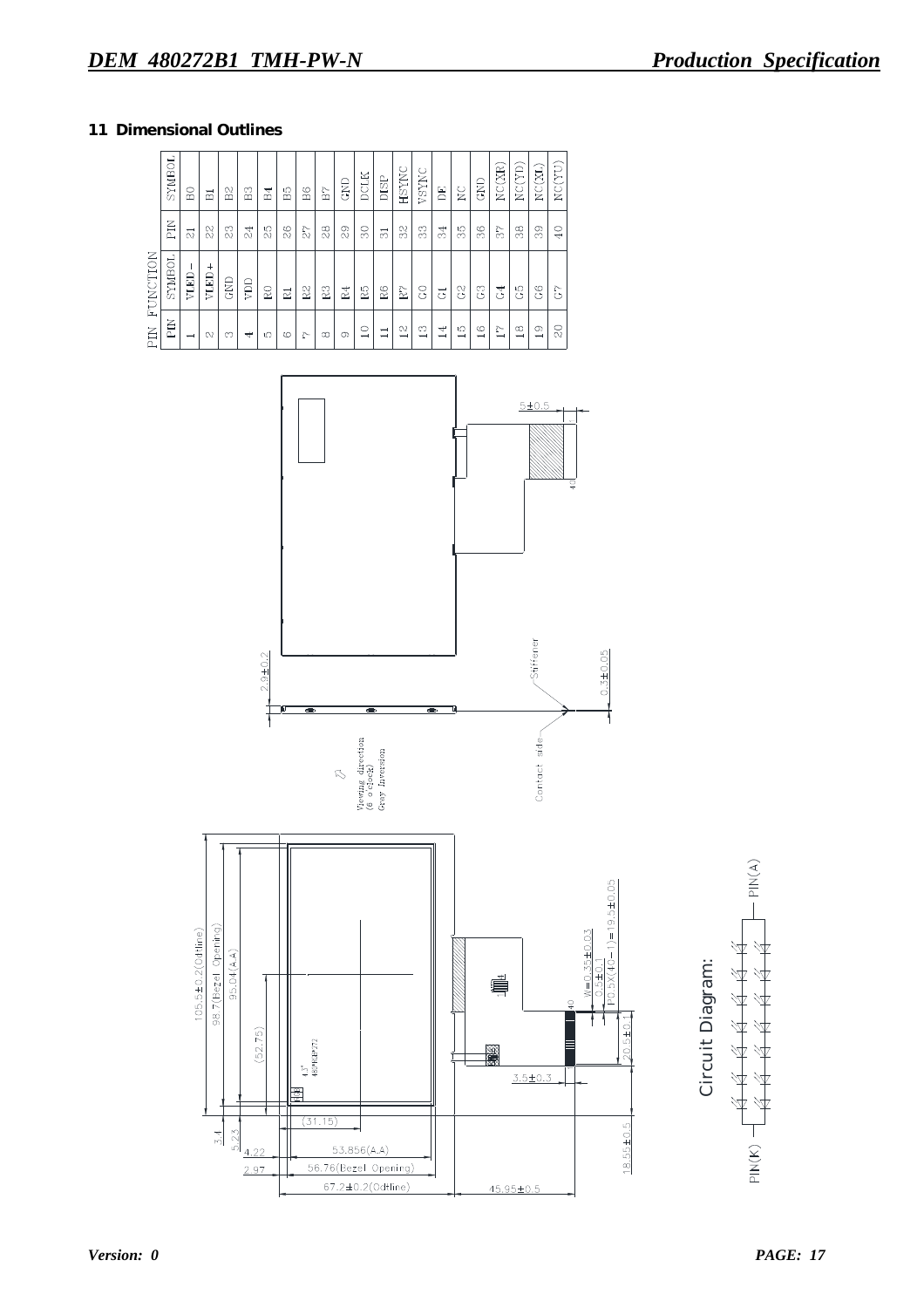#### **12 Incoming Inspection Standards**

- 12.1 Inspection and Environment Conditions
	- 12.1.1 Inspection Conditions:

(1)Inspection Distance: 35 cm±5cm

(2)View Angle : Light-on Inspection Angle︰±5°

Cosmetic Inspection Angle︰±45°



( perpendicular to LCD panel surface)

#### 12.1.2 Environment Conditions:

|                     | <b>Ambient Temperature</b>   | $23^{\circ}$ C $\pm$ 5 $^{\circ}$ C |
|---------------------|------------------------------|-------------------------------------|
|                     | <b>Ambient Humidity</b>      | $55 \pm 10\%$ RH                    |
| Ambient             | <b>Cosmetic Inspection</b>   | more than 600 Lux                   |
| <b>Illumination</b> | <b>Functional Inspection</b> | $300 - 500$ Lux                     |

#### 12.1.3 Sampling Conditions:

(1) Lot Size: Quantity of shipment lot per model

(2) Sampling Method:

|      |               | MIL-STD-105E                       |  |  |  |  |  |
|------|---------------|------------------------------------|--|--|--|--|--|
|      | Sampling Plan | Normal Inspection, Single Sampling |  |  |  |  |  |
|      |               | Level II                           |  |  |  |  |  |
|      | Major Defect  | 1.0%                               |  |  |  |  |  |
| AOI. | Minor Defect  | 1.5%                               |  |  |  |  |  |

(3) The classification of Major(MA) and Minor(MI) defects is shown as 3. Inspection Criteria.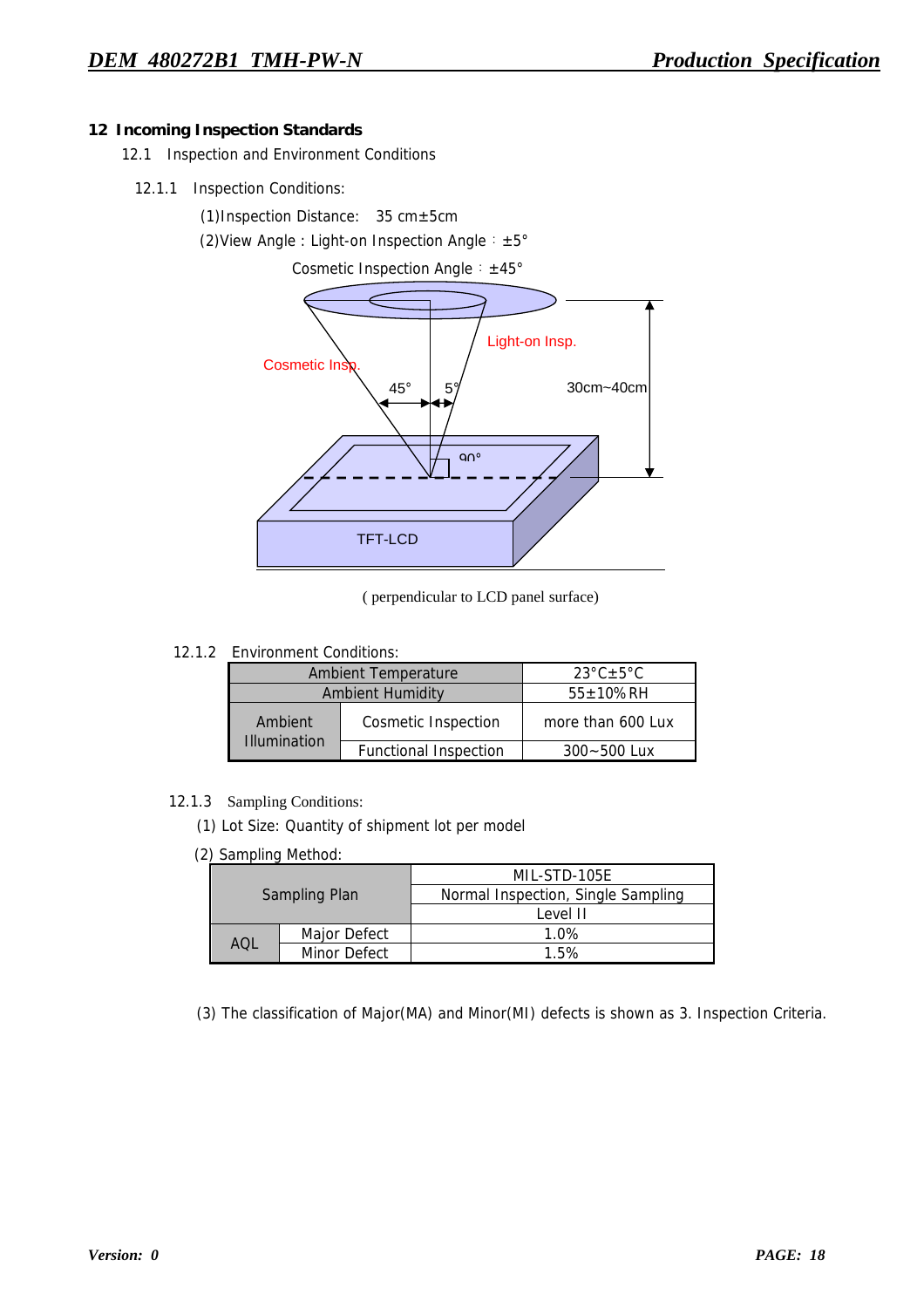## 12.1.4Inspection Criteria

## 12.1.4.1 Cosmetic Inspection(Panel):

| Item                                           | Judgment Criteria                                                                                                  | Classification |
|------------------------------------------------|--------------------------------------------------------------------------------------------------------------------|----------------|
| Chipping on Panel                              | $a \leq 3.0$ mm, b $\leq 3.0$ mm, c $\leq t$<br>(Bottom glass thickness)                                           | МA             |
| Scratch on Panel<br>*Note-2                    | W≦0.05mm or L< 5mm: Ignored<br>0.05mm< $W \le 0.1$ mm and L $\le 5$ mm: N $\le 5$<br>W>0.1mm or L>5mm: Not allowed | MI             |
| Bubble or Dent on<br>Panel<br>*Note-3          | D≦0.2mm: Ignored<br>0.2mm <d≤0.3mm: n≤5<br="">D&gt;0.3mm: Not allowed</d≤0.3mm:>                                   | MI             |
| <b>Panel Crack</b>                             | Not Allowed crack                                                                                                  | MA             |
| <b>Bezel Deformation</b>                       | Obvious deformation is not allowed.                                                                                | MI             |
| <b>Bezel Oxidation</b>                         | Not allowed if it rusts continuously over 1 cm (It is out of<br>warranty with rusted tin plate)                    | MI             |
| <b>Bezel Scratch</b>                           | L□20mm, W□0.2, N□3                                                                                                 | MI             |
| Squash<br>Metal<br>Dent<br>/Flange(Front Side) | $D(W) \square 1, L \square 3, N \square 3;$                                                                        | ΜI             |
| <b>B/L High Voltage Wire</b><br>Denudation     | Not allowed                                                                                                        | МA             |
| Polarizer flaw or leak<br>out resin            | Defect is defined as the active area.                                                                              | MI             |
| <b>Outline Dimension</b>                       | Must in Spec, refer to related product spec.                                                                       | ΜI             |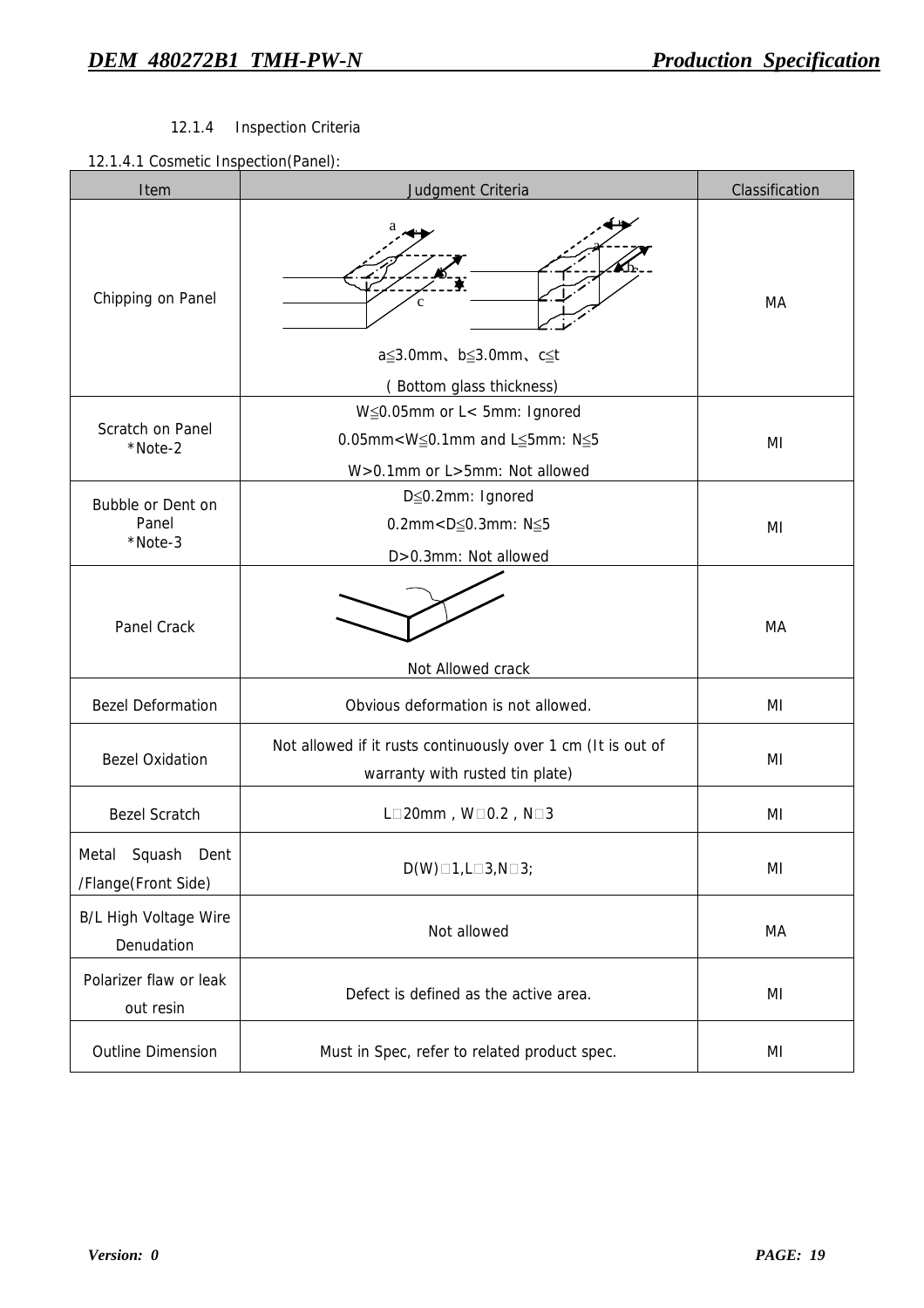# 12.1.4.2 Functional Inspection:

|                                                                  | Judgment Criteria                                                                                                                                                                                                                        |                                           |                 |              |                |  |
|------------------------------------------------------------------|------------------------------------------------------------------------------------------------------------------------------------------------------------------------------------------------------------------------------------------|-------------------------------------------|-----------------|--------------|----------------|--|
| Item                                                             |                                                                                                                                                                                                                                          | Area(Note1)                               |                 | $\mathbf{O}$ | Classification |  |
| <b>Point Defect</b>                                              |                                                                                                                                                                                                                                          | Random                                    | 2               |              |                |  |
|                                                                  |                                                                                                                                                                                                                                          | Bright Dot 2 dots adjacent                | 0               | $\mathbf 0$  |                |  |
|                                                                  |                                                                                                                                                                                                                                          | 3 dots adjacent or more                   | 0               | 0            |                |  |
|                                                                  | Dark Dot                                                                                                                                                                                                                                 | Random                                    | 3               |              |                |  |
|                                                                  |                                                                                                                                                                                                                                          | 2 dots adjacent                           | 0               |              |                |  |
|                                                                  |                                                                                                                                                                                                                                          | 3 dots adjacent or more                   | 0               | $\Omega$     |                |  |
|                                                                  | <b>Total Dot Defect</b><br>5                                                                                                                                                                                                             |                                           |                 |              |                |  |
|                                                                  | <b>Distance</b>                                                                                                                                                                                                                          | Distance between Bright<br>and Bright dot | $L \square 5mm$ |              | ΜI             |  |
|                                                                  |                                                                                                                                                                                                                                          | Distance between Bright<br>and Dark dot   | $L \square 5mm$ |              |                |  |
|                                                                  |                                                                                                                                                                                                                                          | Distance between Dark<br>dot              | $L \square 5mm$ |              |                |  |
|                                                                  | (1) It is defined as Point Defect if defect area > 0.5dot<br>(2) It is ignored if defect area≦0.5dot<br>(3) Weak point defect will be defined as Bright Dot if it can be<br>observed through ND filter 5% (Full Screen Black Inspection) |                                           |                 |              |                |  |
| Line Defect                                                      | Obvious vertical or horizontal line defect is not allowed.                                                                                                                                                                               |                                           |                 |              | MA             |  |
| Mura                                                             | Not allowed if it can be observed through ND Filter 5 %                                                                                                                                                                                  |                                           |                 |              | MI             |  |
| Foreign Material<br>in spot shape<br>*Note-3                     | D≦0.2mm: Ignored                                                                                                                                                                                                                         |                                           |                 |              |                |  |
|                                                                  | 0.2mm <d<math>\leq0.5mm: N<math>\leq</math>8</d<math>                                                                                                                                                                                    |                                           |                 |              | ΜI             |  |
|                                                                  | D>0.5mm: Not allowed                                                                                                                                                                                                                     |                                           |                 |              |                |  |
| <b>Foreign Material</b><br>in line<br>or spiral shape<br>*Note-4 | W≤0.05mm or L≤5mm: Ignored                                                                                                                                                                                                               |                                           |                 |              |                |  |
|                                                                  | $0.05$ mm <w<math>\leq0.2mm and L1.0mm<math>\leq</math>5mm: N<math>\leq</math>8</w<math>                                                                                                                                                 |                                           |                 |              | MI             |  |
|                                                                  | W>0.2mm or L>5mm: Not allowed                                                                                                                                                                                                            |                                           |                 |              |                |  |
| Display<br><b>Function Abnormal</b>                              | No Malfunction can be allowed                                                                                                                                                                                                            |                                           |                 |              | MA             |  |